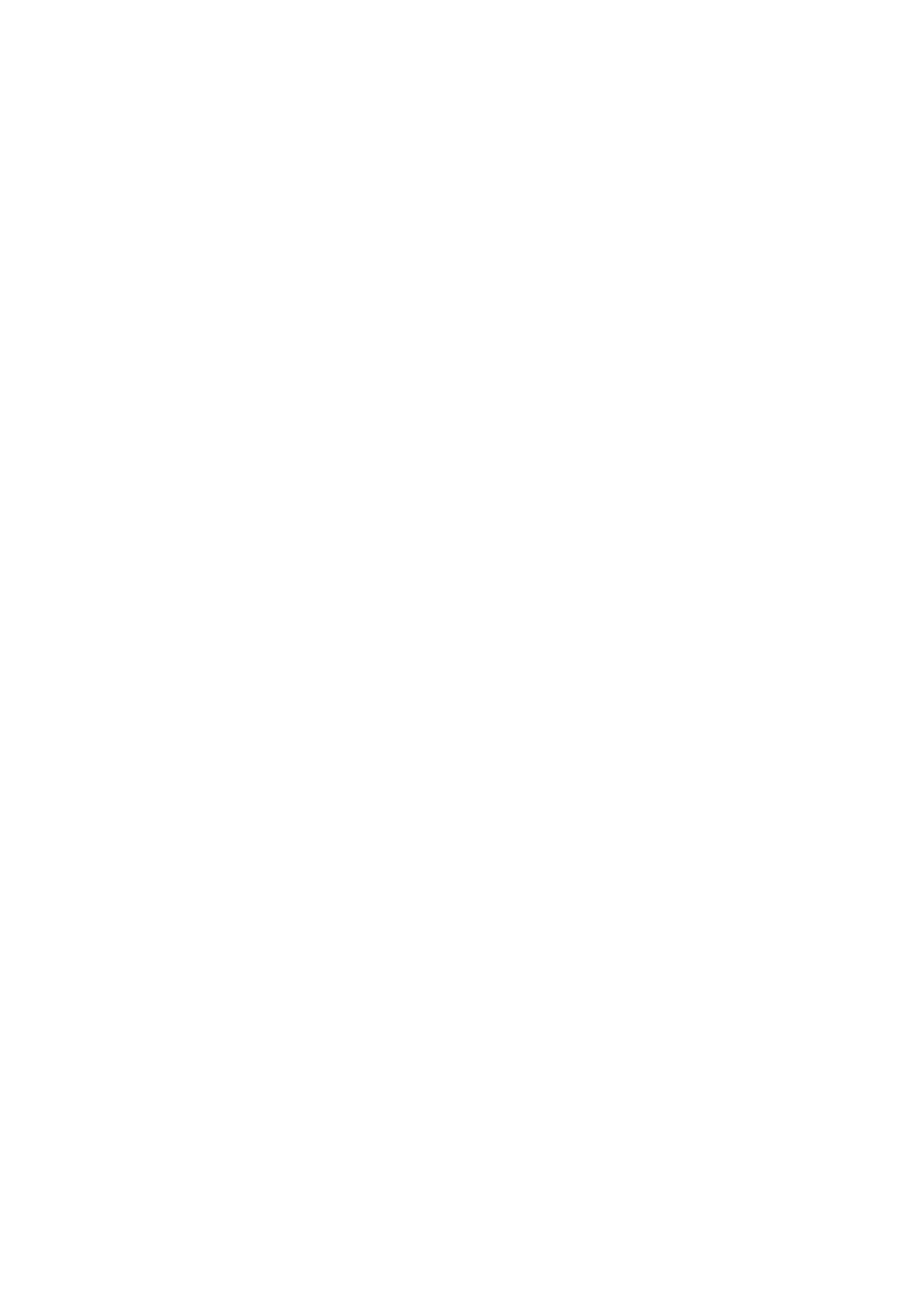TEXTE 176/2020

Ressortforschungsplan of the Federal Ministry for the Enviroment, Nature Conservation and Nuclear Safety

Project No. FKZ 3717 67 406 0 Report No. FB000386/ENG

# **Developing a Guidance Document for the testing of dissolution and dispersion stability of nanomaterials, and the use of the data for further environmental testing and assessment strategies**

Final report

by Jukka Ahtiainen Drumsö Ecotoxicology Consultancy, Helsinki

On behalf of the German Environment Agency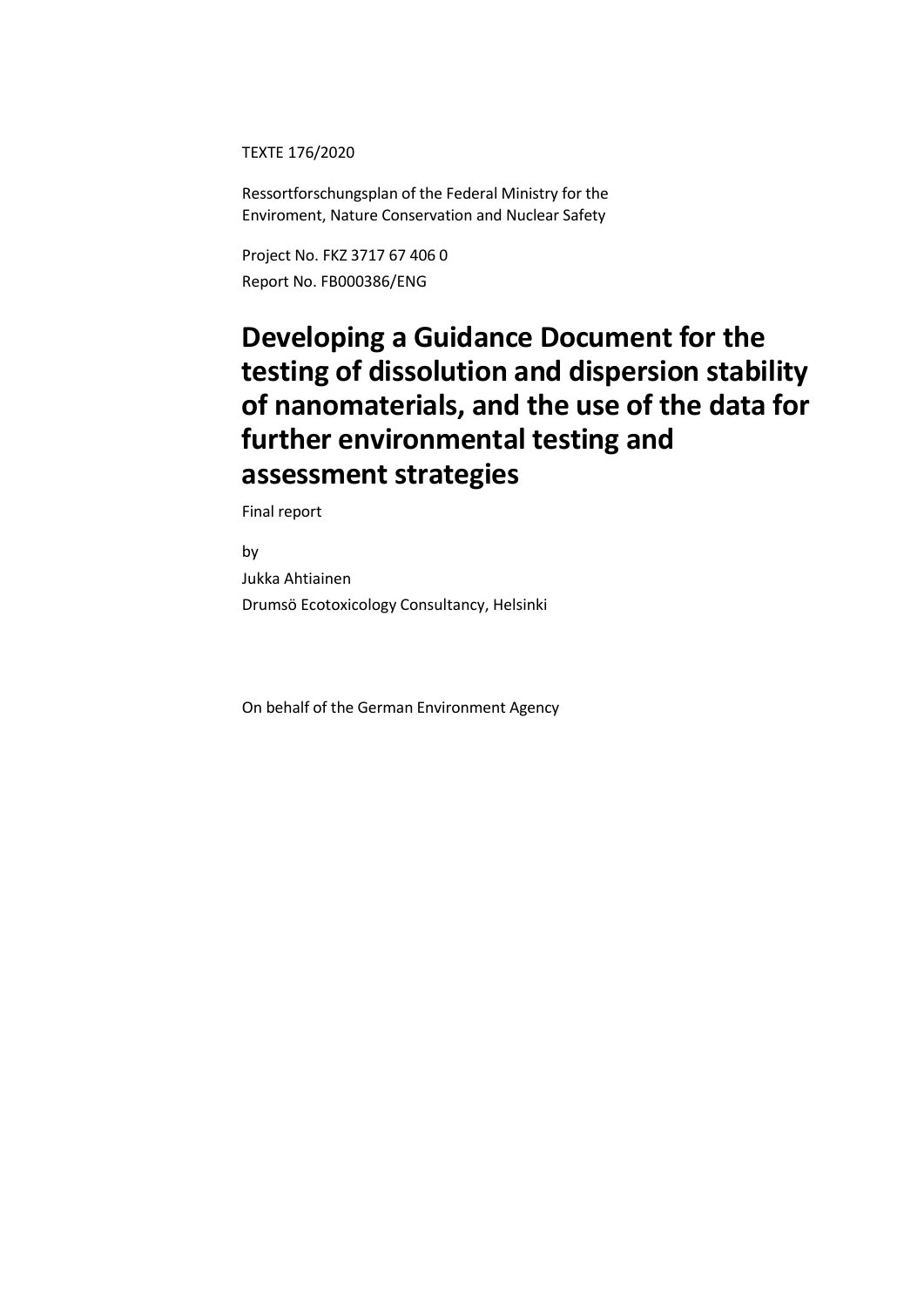## **Imprint**

#### **Publisher**

Umweltbundesamt Wörlitzer Platz 1 06844 Dessau-Roßlau Tel: +49 340-2103-0 Fax: +49 340-2103-2285 [buergerservice@uba.de](mailto:buergerservice@uba.de)  Internet: [www.umweltbundesamt.de](https://www.umweltbundesamt.de/sites/default/files/medien/1410/dokumente/www.umweltbundesamt.de)

[/umweltbundesamt.de](https://www.facebook.com/umweltbundesamt.de)  [/umweltbundesamt](https://www.twitter.com/umweltbundesamt)

#### **Report performed by:**

Jukka Ahtiainen Drumsö ecotoxicology Kuikkarinne 7A, 19 00200 Helsinki Finland

#### **Report completed in:**

May 2020

#### **Edited by:**

Section IV 2.2 Pharmaceuticals, Nanomaterials Dr. Doris Völker

#### Publication as pdf: <http://www.umweltbundesamt.de/publikationen>

ISSN 1862-4804

Dessau-Roßlau, December 2020

The responsibility for the content of this publication lies with the author(s).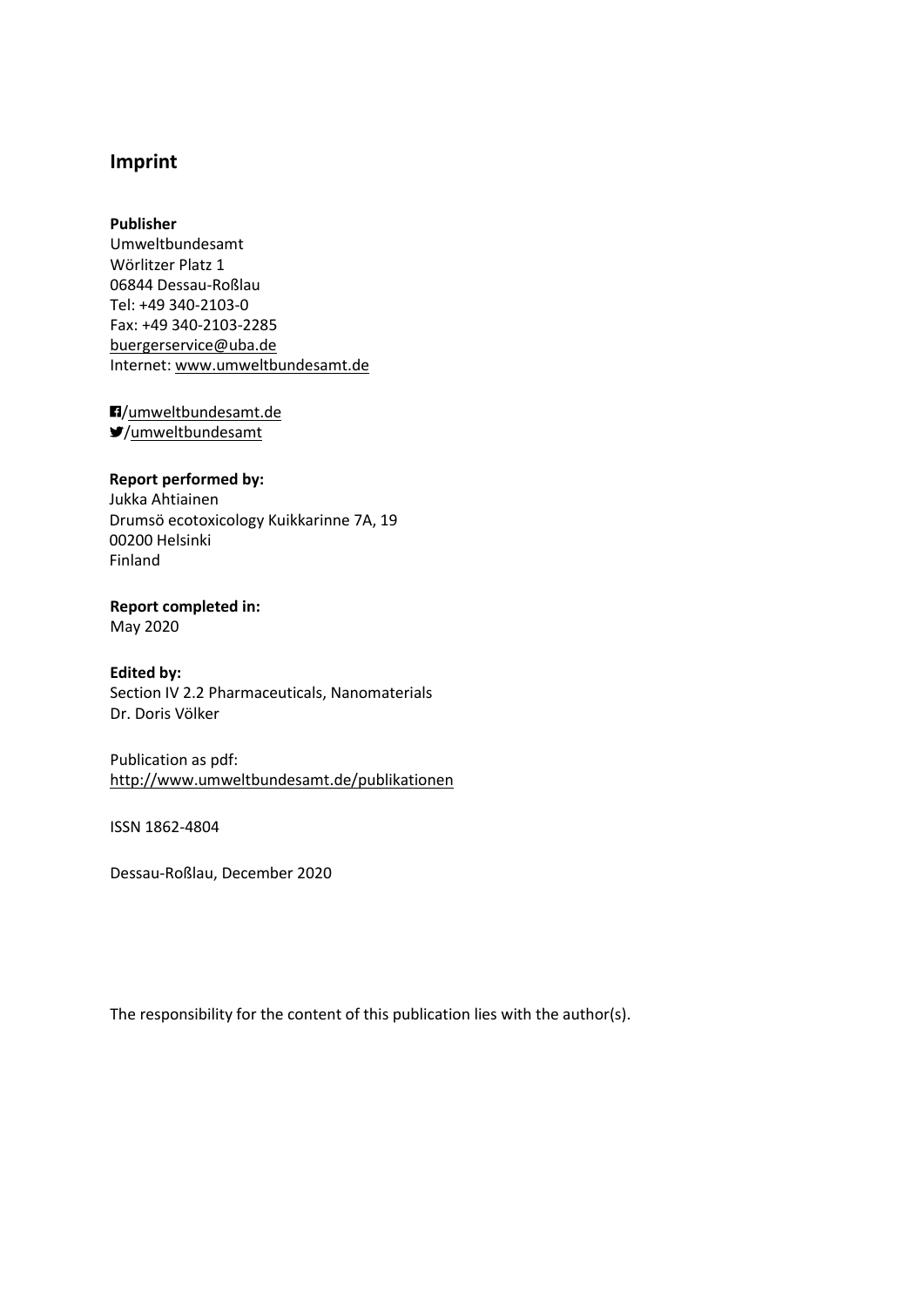In this report the background, course and content of the development of an OECD Guidance Document (GD) for the testing of dissolution and dispersion stability of nanomaterials in the environment and the use of data on these endpoints for further environmental testing and assessment strategies is presented.

The dissolution (rate) and dispersion stability of nanomaterials are considered as main drivers determining environmental fate and behavior in the environment. There is already an OECD Test Guideline (TG) 318 on dispersion stability of nanomaterials in the environment, and an OECD TG on dissolution (rate) of nanomaterials in the environment is still under development.

As no specific OECD TG for dissolution for nanomaterials is available, the GD integrates methods meaningful for nanomaterials present from science or available by OECD TG/GDs. Also regards to TG318 for dispersion stability, more information on data presentation and interpretation is added to the GD. Furthermore, important interim guidance on testing heteroagglomeration of nanomaterials in the environment is given.

The report also presents the importance of this GD for environmental assessment of nanomaterials as well as gives an insight into the regulatory implications it may have in future.

The final GD was adopted by OECD Working Group of National Co-ordinators of the OECD Test Guidelines Programme (WNT) in April 2020 and can be found at the webpages of the OECD Test Guideline Programme upon publication.

#### **Kurzbeschreibung: Entwicklung eines Leitfadens zur Untersuchung von Löslichkeit und Dispersionsstabilität von Nanomaterialien und die Nutzung der gewonnen Daten für weitere Umweltuntersuchungen und - Bewertungsstrategien**

Dieser Bericht präsentiert den Hintergrund, Ablauf und die Inhalte zur Entwicklung eines OECD Leitfadens für die Untersuchung von Löslichkeit und Dispersionsstabilität von Nanomaterialien in der Umwelt und die Nutzung der dadurch gewonnenen Daten für weitere Umweltuntersuchungen und Umweltbewertungsstrategien.

Die Löslichkeit(srate) und Dispersionsstabilität werden als die wichtigsten Treiber des Umweltverhaltens und –schicksals von Nanomaterialien in der Umwelt angesehen. Zur Bestimmung der Dispersionsstabilität von Nanomaterialien in der Umwelt liegt bereits die OECD Prüfrichtlinie (TG) 318 vor. Eine OECD Prüfrichtlinie zur Bestimmung der Löslichkeit(srate) von Nanomaterialien in der Umwelt befindet sich derzeit noch in der Entwicklung.

Da noch keine solche OECD Prüfrichtlinie zur Bestimmung der Löslichkeit(-rate) für Nanomaterialien zur Verfügung steht, wurden in den Leitfaden solche Methoden aus Wissenschaft und vorliegenden OECD TG/GDs aufgenommen, die für Nanomaterialien als sinnvoll erachtet werden. Zur Unterstützung der Anwendung der OECD TG 318 sind zusätzliche Informationen zur Präsentation und Interpretation von Daten zur Dispersionsstabilität in den Leitfaden eingebracht worden. Darüber hinaus werden im Leitfaden vorläufige Anleitungen gegeben, wie Heteroagglomeration von Nanomaterialien in der Umwelt bestimmt werden kann.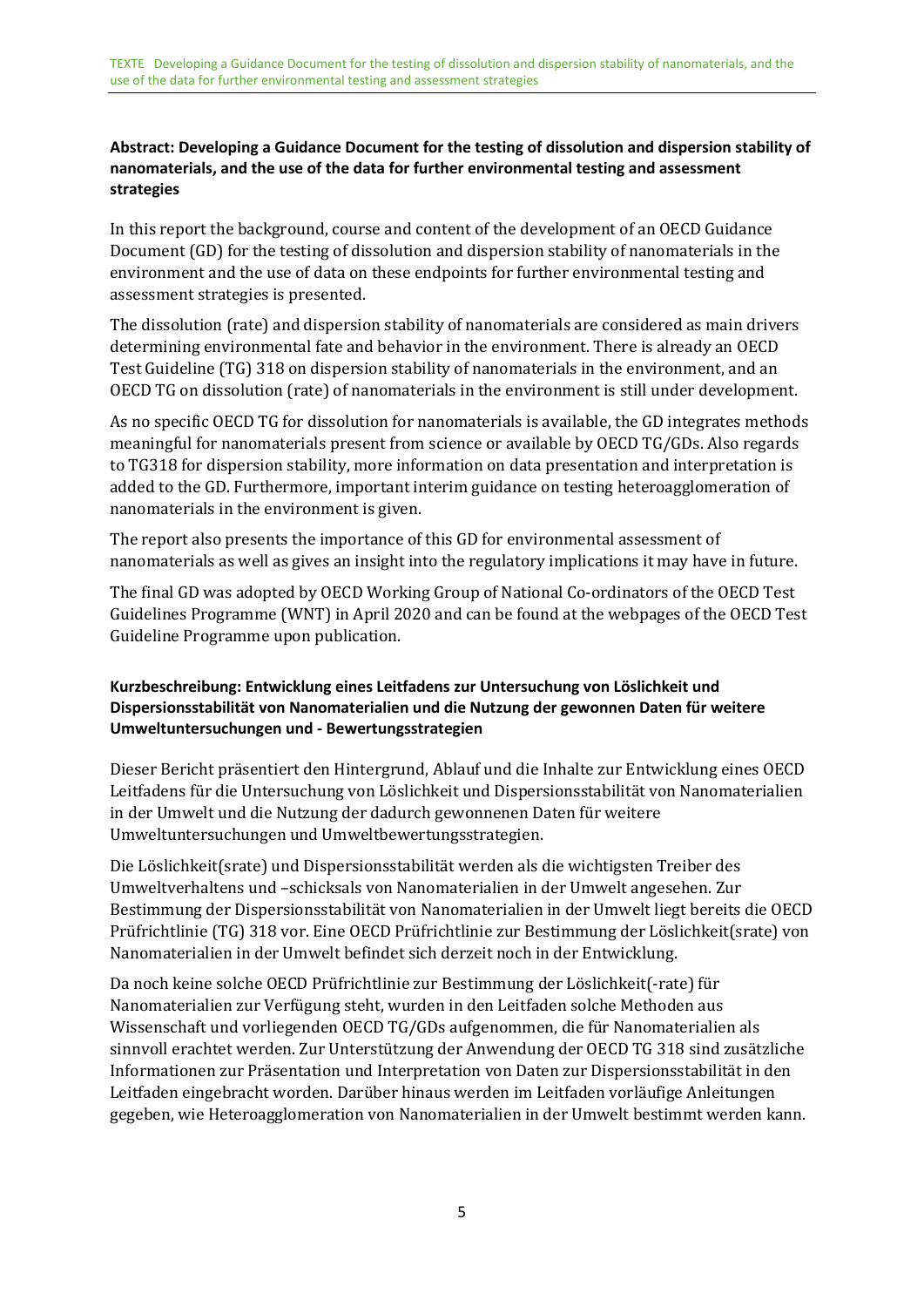Der vorliegende Bericht stellt neben den Inhalten des Leitfadens und den Ablauf seiner Entwicklung auch seine Bedeutung für die Umweltbewertung von Nanomaterialien dar und gibt einen Ausblick, welche regulatorischen Tragweite dieser in der Zukunft haben kann.

Der finale Leitfaden wurde im April 2020 von der OECD Arbeitsgruppe der Nationalen Koordinatoren des OECD Prüfrichtlinienprogramms (WNT) verabschiedet und ist nach Veröffentlichung auf den Internetseiten des OECD Prüfrichtlinienprogramms zu finden.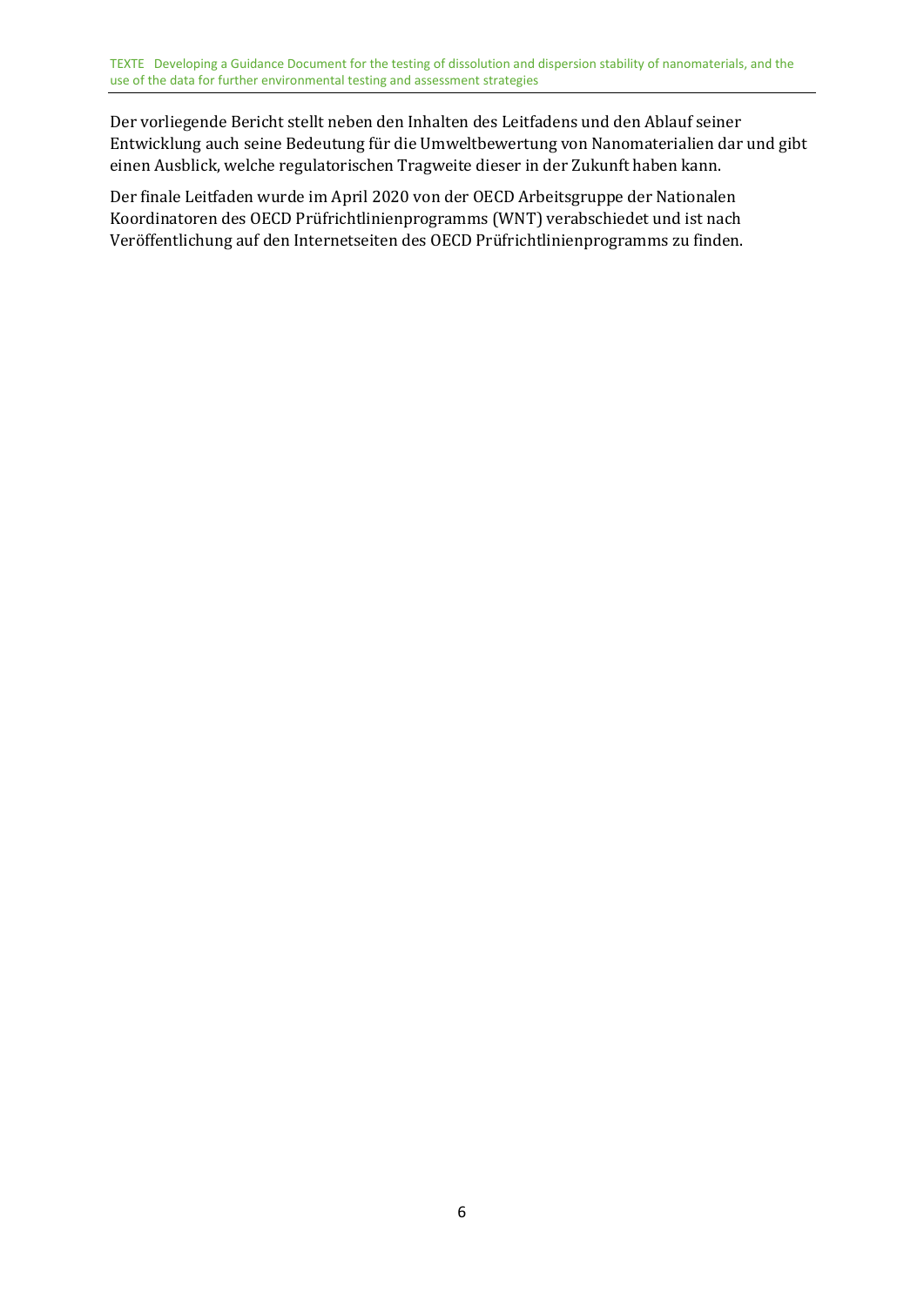# **Table of content**

| $\mathbf{1}$   |  |  |  |  |
|----------------|--|--|--|--|
| $\overline{2}$ |  |  |  |  |
|                |  |  |  |  |
|                |  |  |  |  |
|                |  |  |  |  |
|                |  |  |  |  |
| 3              |  |  |  |  |
| 4              |  |  |  |  |
| 5              |  |  |  |  |
| A              |  |  |  |  |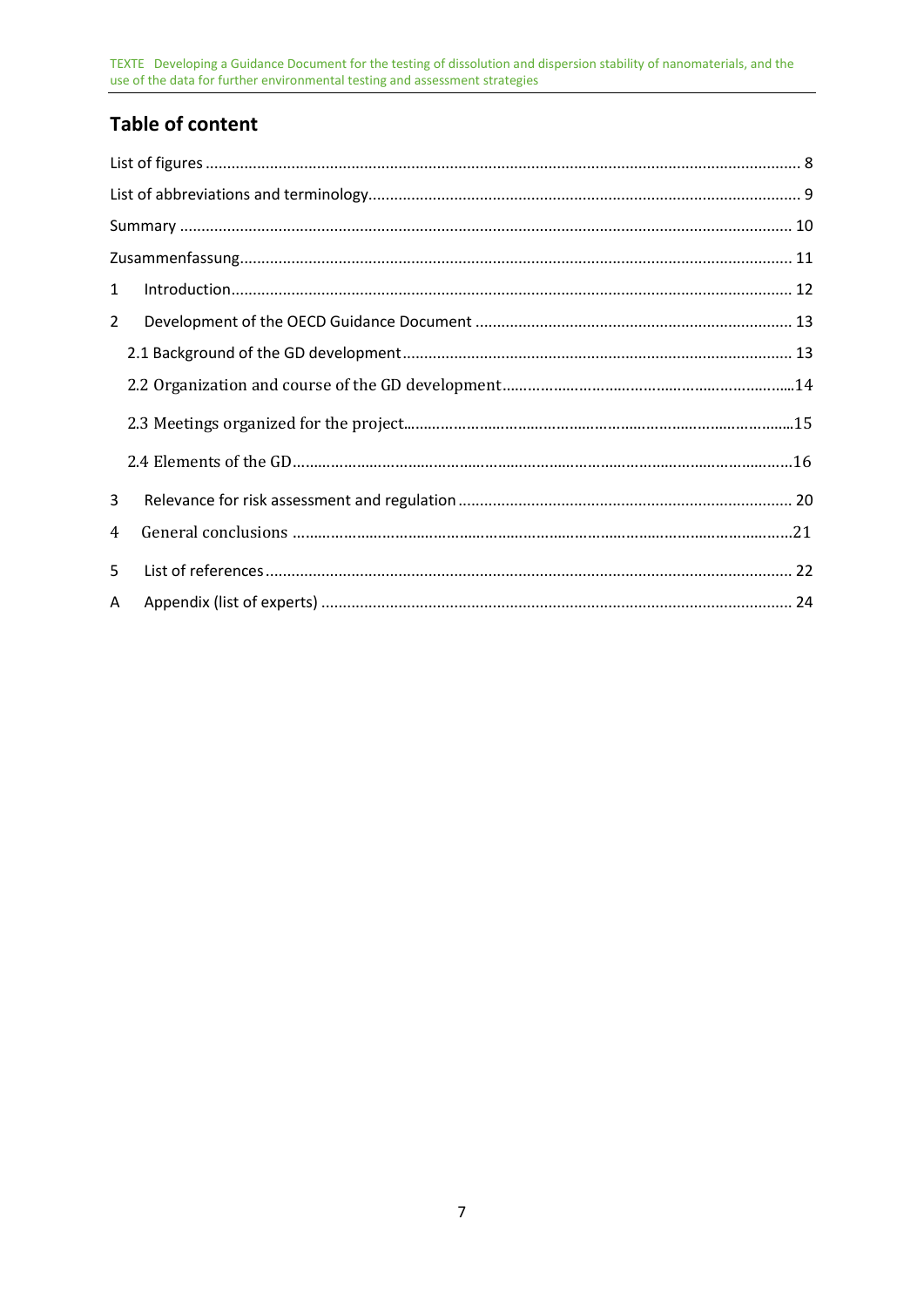# <span id="page-7-0"></span>**List of figures**

| Figure 1: | Overview of a testing strategy building on dissolution and |  |
|-----------|------------------------------------------------------------|--|
|           |                                                            |  |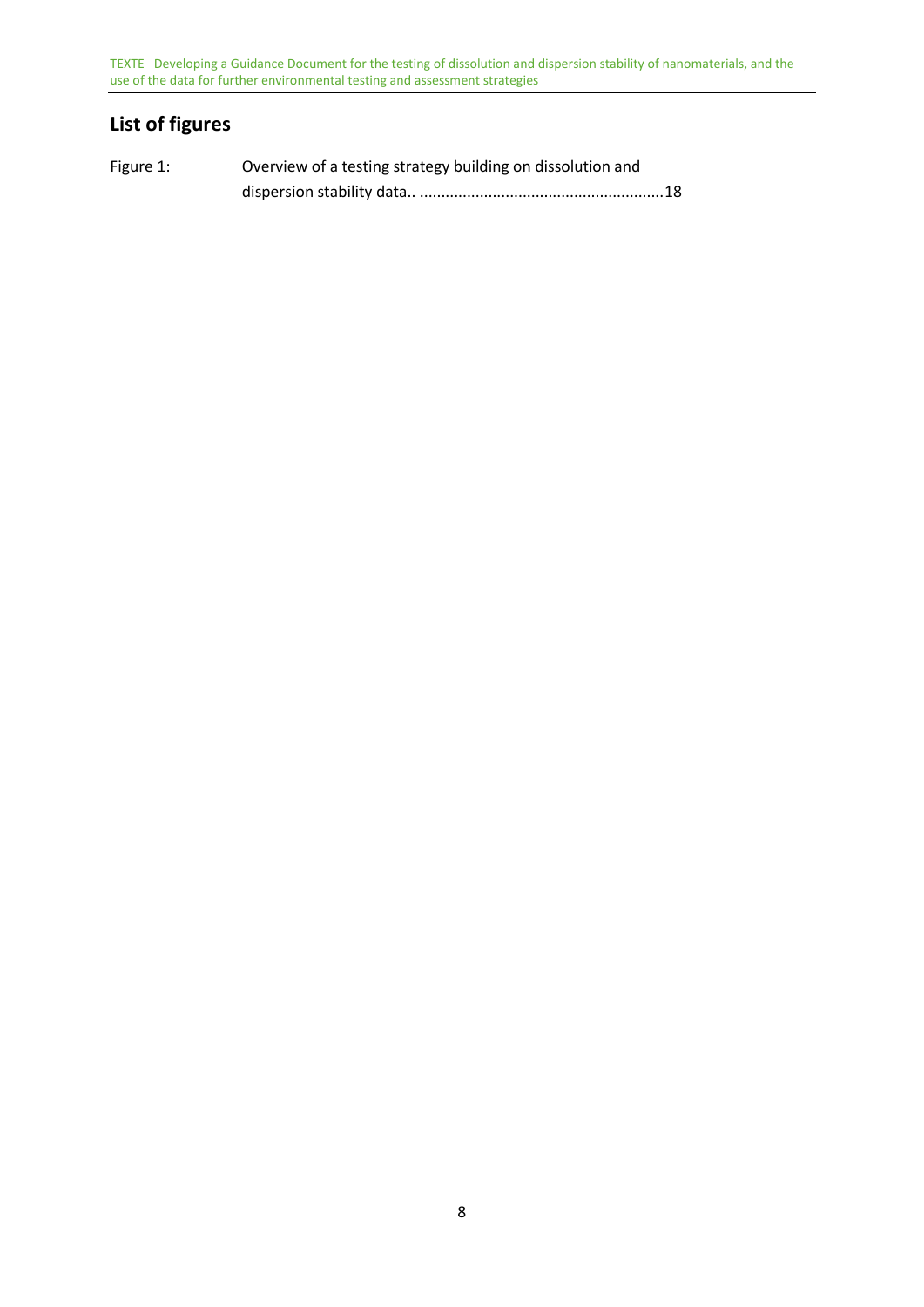# <span id="page-8-0"></span>**List of abbreviations and terminology**

**Agglomeration** – Process of contact and adhesion whereby dispersed particles are held together by weak physical interactions ultimately leading to enhanced sedimentation by the formation of particles (agglomerates) of larger than colloidal size. In contrast to aggregation where particles held by strong bonds like sinter bridges, agglomeration is a reversible process.

**Dissolution** – Process under which a substance is dissolving.

**Dissolution rate** – The amount of substance dissolved (solute) into a solvent over time.

**Heteroagglomeration** – Agglomeration of particles (here nanomaterials) with other particles (synthetic or natural).

**Homoagglomeration** – Agglomeration of particles (here nanomaterials) with the same nanomaterial.

**NOM** – Natural organic matter: the organic substances present in surface or ground water. NOM covers humic and non-humic fractions as e.g. polysaccharides. NOM is operationally divided into Dissolved Organic Matter (DOM) and Particulate Organic Matter (POM). DOM passes a 0.45 µm filter, POM is retained by the same filter. POM as defined herein should not be confused with purgeable organic carbon.

**Size** – Size of the particles, aggregates or agglomerates is given in micrometres (μm) or nanometres (nm). Particle size usually refers to the particle size distribution. The method for particle size determination and relevant parameters of the particle size average should be reported.

**Solubility** - The quantity of solute that dissolves in a given quantity of solvent to form a saturated solution.).

**SRNOM** – Suwannee River NOM: a standard surface water NOM material of the International Humic Substance Society (IHSS), isolated from the Suwannee River (US) by reverse osmosis and purified according to the procedures of the IHSS. The material can be purchased from the IHSS.

**WNT** - Working Group of National Co-ordinators of the OECD Test Guidelines Programme at **OECD** 

**WPMN** - Working Party on Manufactured Nanomaterials at OECD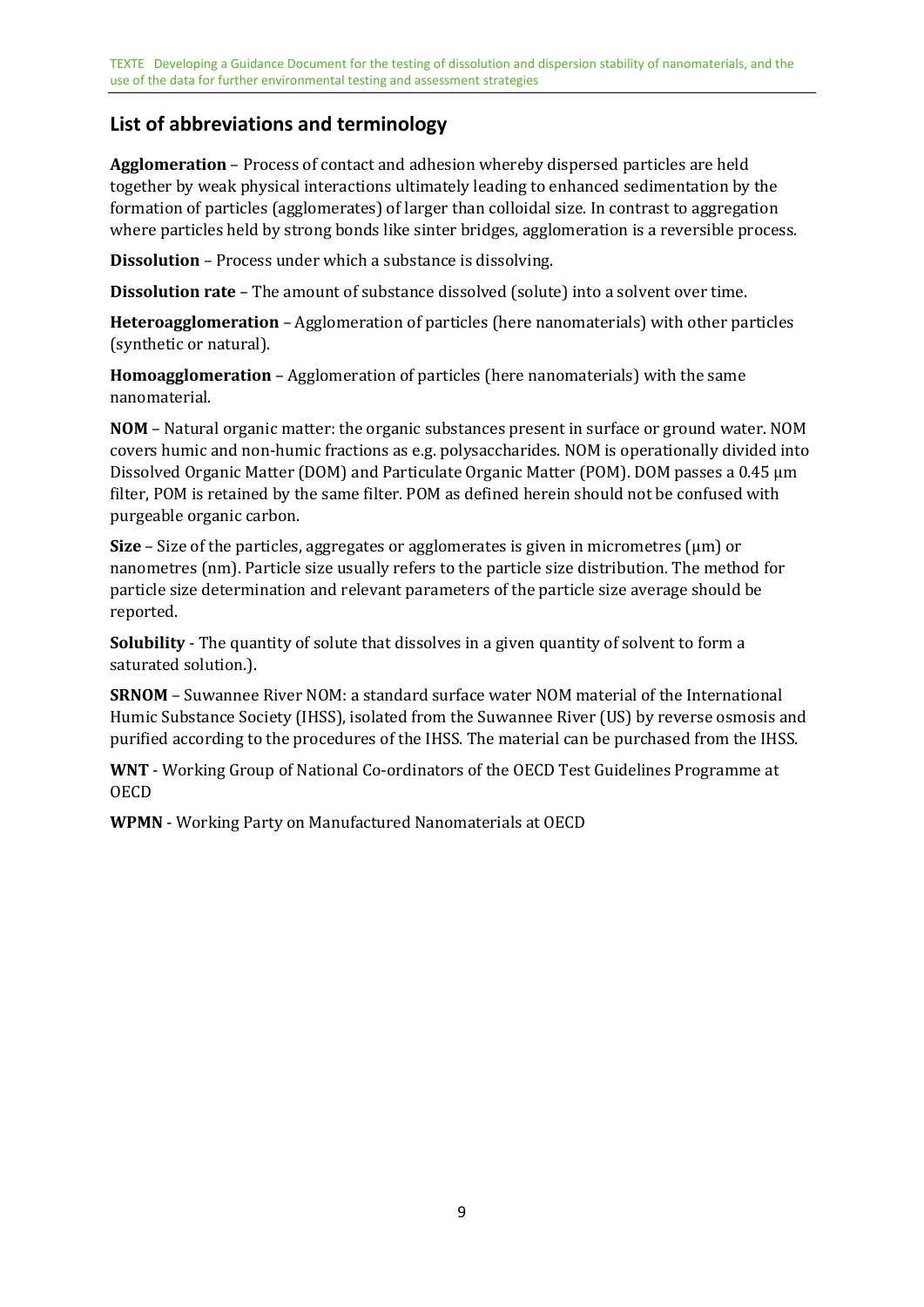# <span id="page-9-0"></span>**Summary**

This report presents background, course and content of the development of an OECD Guidance Document (GD) for the testing of dissolution and dispersion stability of nanomaterials in the environment and the use of data on these endpoints for further environmental testing and assessment strategies.

Both endpoints - dissolution (rate) and dispersion stability of nanomaterials - are considered as main parameters determining environmental fate and behavior in the environment. As such, clear guidance is needed for collecting data on these parameters with improved reliability, repeatability and robustness.

While there already is an OECD Test Guideline on dispersion stability of nanomaterials in the environment (TG 318, OECD 2017), an OECD Test Guideline on dissolution (rate) of nanomaterials in the environment is still pending.

The GD was included in the Work Plan of the Working Group of National Co-ordinators of the OECD Test Guidelines Programme (WNT) in 2014 as project 3.9 lead by Germany together with the project on developing TG 318 and the intended TG on dissolution (rate) of nanomaterials in the environment (WNT project 3.10). The GD presented in this report was developed from 2017 until 2020, with preliminary work started in 2013. Two national research projects were dealing with the development of this GD, while the second project is presented in this report. The GD was developed with the support of a number of scientists with strong expertise in the field and the support of OECD secretariat and delegations of OECD Working Party on Manufactured Nanomaterials (WPMN) and national experts of the OECD WNT. The final GD was adopted by OECD WNT in April 2020 and can be found at the webpages of the OECD Test Guideline Programme upon publication.

Next to an overview of the development of the GD, the report describes the contents of the final GD, gives a rationale for their inclusion and highlights the importance of this GD for environmental assessment of nanomaterials as well as gives an insight into the regulatory implications it may have in future.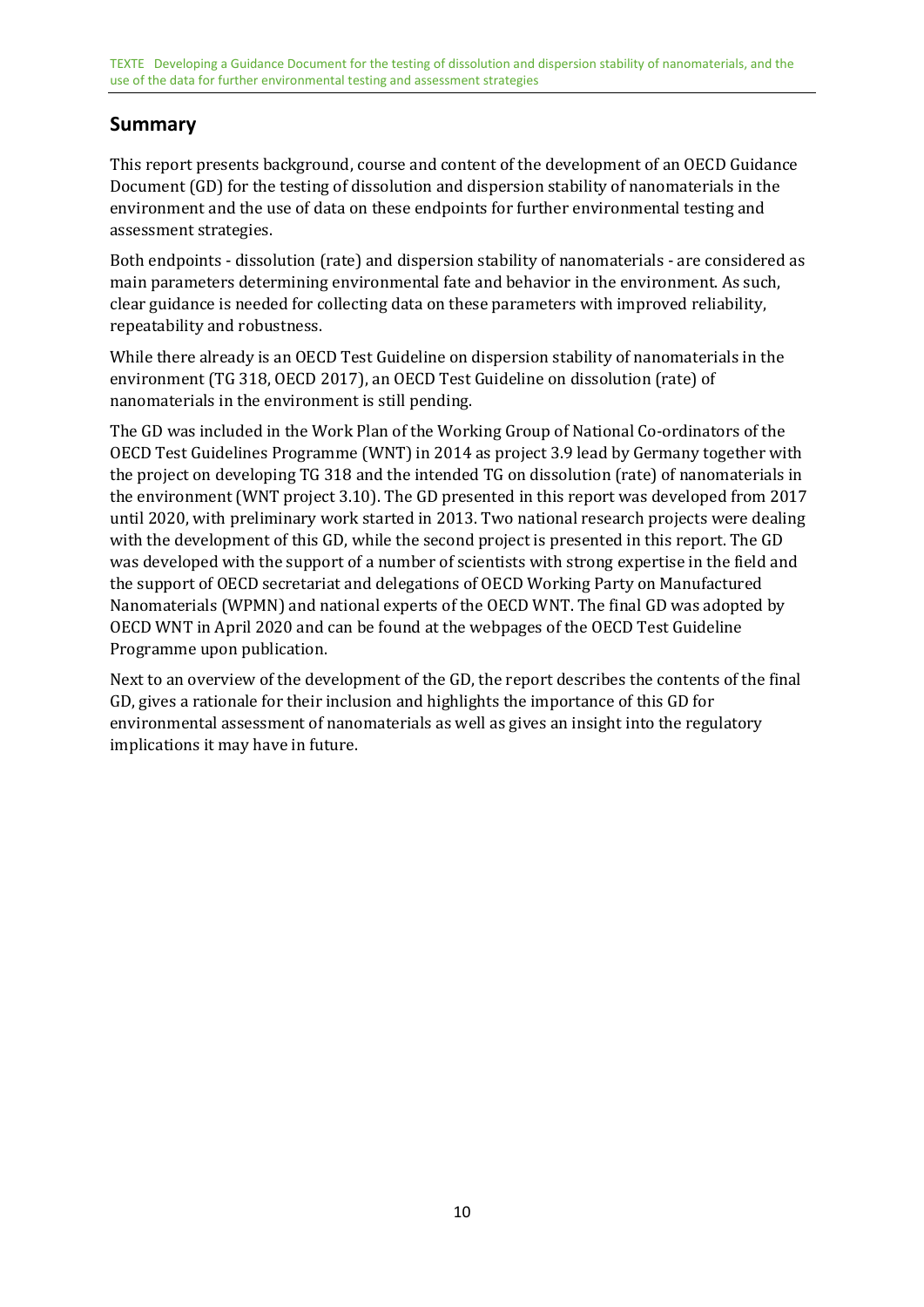# <span id="page-10-0"></span>**Zusammenfassung**

Dieser Bericht präsentiert den Hintergrund, Ablauf und die Inhalte zur Entwicklung eines OECD Leitfadens für die Untersuchung von Löslichkeit und Dispersionsstabilität von Nanomaterialien in der Umwelt und die Nutzung der dadurch gewonnenen Daten für weitere Umweltuntersuchungen und Umweltbewertungsstrategien.

Beide Endpunkte - Löslichkeit(srate) und Dispersionsstabilität - werden als wichtigste Parameter zur Bestimmung des Umweltverhaltens und –schicksals von Nanomaterialien in der Umwelt angesehen. Aus diesem Grund sind eindeutige Anleitungen notwendig, wie Daten zu diesen Parametern für eine verbesserte Verlässlichkeit, Reproduzierbarkeit und Belastbarkeit erhoben werden sollten.

Während für die Bestimmung der Dispersionstabilität von Nanomaterialien in der Umwelt bereits eine OECD Prüfrichtlinie besteht (TG 318, OECD 2017), fehlt es derzeit noch an einer OECD Test Prüfrichtlinie zur Bestimmung der Löslichkeit(srate) von Nanomaterialien in der Umwelt.

Die Arbeiten zur Entwicklung dieses Leitfadens wurden von Deutschland koordiniert und 2014 als Projekt 3.9 in den Arbeitsplan der Arbeitsgruppe der Nationalen Koordinatoren des OECD Prüfrichtlinienprogramms (WNT) zusammen mit dem Projekt zur Entwicklung der TG 318 und dem Projekt für eine TG zur Bestimmung der Löslichkeits(rate) (WNT Projekt 3.1) aufgenommen. Der Leitfaden, der in diesem Bericht vorgestellt wird, wurde von 2017 bis 2020 entwickelt. Vorarbeiten dazu erfolgten bereits ab 2013. Zwei nationale Forschungsvorhaben beschäftigten sich mit der Entwicklung dieses Leitfadens, wobei das zweite dieser Projekte in diesem Bericht vorgestellt wird.

Der Leitfaden wurde mit Unterstützung einer Gruppe von Wissenschaftlern mit großer Expertise in den entsprechenden Bereichen sowie mit der Hilfe des OECD Sekretariats und Delegationen der OECD Working Party on Manufactured Nanomaterials (WPMN) und nationalen Experten der OECD WNT entwickelt. Der finale Leitfaden wurde im April 2020 von der OECD WNT verabschiedet und ist nach Veröffentlichung auf den Internetseiten des OECD Prüfrichtlinienprogramms zu finden.

Neben dem Überblick über die Entwicklung des Leitfadens beschreibt der Bericht auch die Inhalte der finalen Version des Leitfadens und begründet aus wissenschaftlicher Sicht warum diese Eingang in den Leitfaden gefunden haben. Er stellt die Relevanz des Leitfades für die Umweltbewertung von Nanomaterialien dar und gibt einen Ausblick zu seiner möglichen regulatorischen Bedeutung.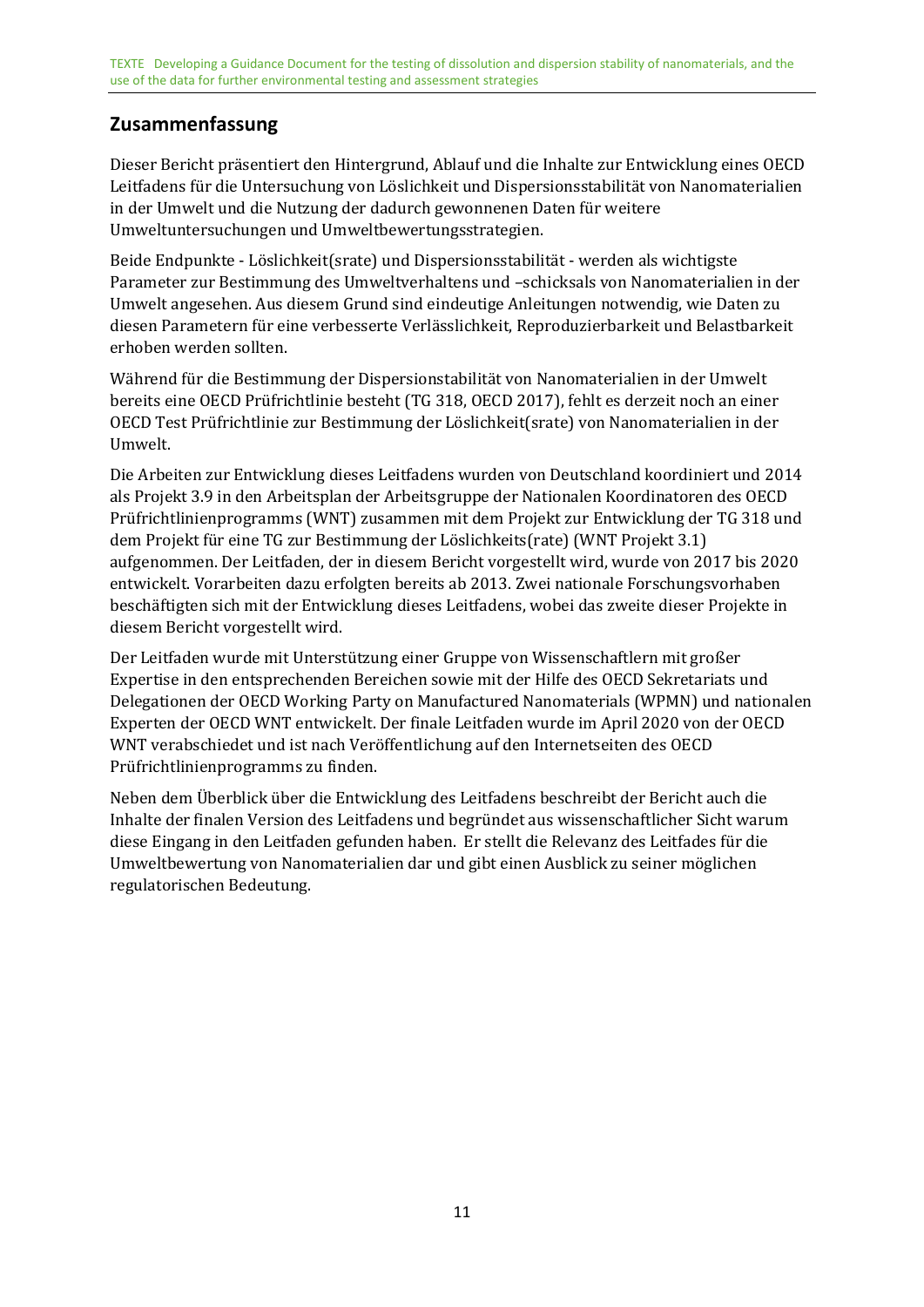# <span id="page-11-0"></span>**1 Introduction**

At the OECD Expert Meeting in Berlin 2013 (OECD 2014a), it was discussed and then identified that dissolution rate and dispersion stability in the environment are important parameters for nanomaterials. Hence, these parameters are main drivers in environmental fate of nanomaterials and nanomaterial`s including their (bio)availability, and as such important in environmental risk assessment of nanomaterials. At the time it was concluded that Test Guidelines (TGs) should be developed for these parameters. As these two features (dissolution and dispersion stability) are often interlinked it was noted that an overarching guidance document (GD) would be useful to explain e.g. the pitfalls of the methods, interaction between dissolution and dispersion stability, and to give broader understanding to all available methods and for the interpretation of the results gained with these methods.

The first draft of Guidance Document (GD) was developed within the course of the development of the TG 318 on dispersion stability (OECD 2017) (Kozin and von der Kammer, 2017). Based on this draft, the development of the GD was continued within a research project which outcomes are presented here. This report describes the objectives, organization, course and content of GD as well as outlines the relevance for environmental risk assessment.

The guidance collected in the GD and presented in this report is relevant for solids in nanoscale as well as their aggregates and agglomerates. It follows the definition of nanomaterials as having one dimension between 1 and 100 nm. The GD aims to serve as a support tool for both the TGs, to provide guidance on the influence of various experimental conditions and materials on the performance and outcomes of the TGs, as well to advice on modifications and additions based on specific research questions and gives support for the expression and interpretation of results.

The final version of the GD was adopted by OECD Working Group of National Co-ordinators of the OECD Test Guidelines Programme (WNT) in April 2020 and can be found at the webpage of the OECD WNT when available.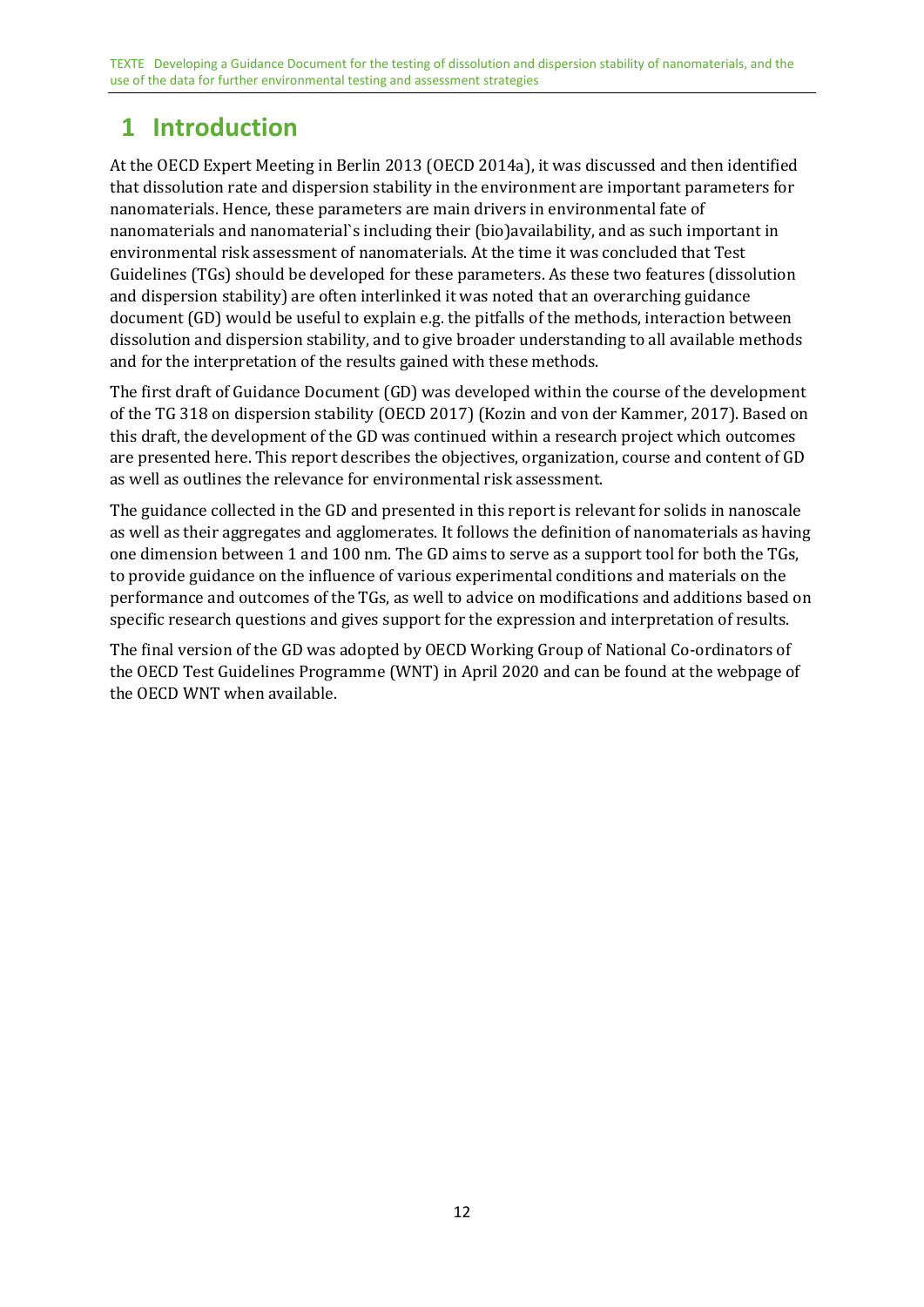# <span id="page-12-0"></span>**2 Development of the OECD Guidance Document**

# <span id="page-12-1"></span>**2.1 Background of the GD development**

Dissolution of ions from metal, metal oxides or other metal containing nanomaterials is very important for the estimation of their environmental fate and hence also the exposure of the organisms in the environment. Either the exposure to the dissolved ions, the nano(materials) themselves or both may cause the risks to the ecosystem. Similar aspects might be also relevant for organic nanomaterial that can solve in aqueous media.

Dispersion stability in various environmental conditions commands where the nanomaterial in question goes to. Dispersion stability determines whether the nanomaterial is quickly sedimented in an aquatic environment or whether it stays in the water column as dispersion. Depending on this parameter different scenarios for the risk assessment are anticipated and different organisms are affected by nanomaterial exposure (either mostly benthic organisms in/at the sediment or those pelagic ones in the water column).

For a reliable, robust and repeatable determination of dissolution and dispersion stability of nanomaterials, standardised TGs are needed, as well as a guidance document (GD) to assist the (joint) use of these methods.

A TG on dispersion stability of manufactured nanomaterials in simulated environmental media is available since 2017 (TG 318, OECD 2017). In this method the (homo)agglomeration and subsequent sedimentation of nanomaterials is tested in various environmental conditions. These conditions are various pH, ion content and different concentrations of natural organic matter (NOM). Usually the "standard" NOM used is Suwannee River NOM (SRNOM), but also well characterized natural NOM can be used.

Open issues, not addressed in the TG 318 include the determination of heteroagglomeration of nanomaterials with other (natural occurring) particles. The use of such data to calculate attachment coefficient would be expedient but is not captured by the TG. Furthermore, the TG does not include support how to visualize results. Thus, to close these gaps, these issues were addressed in the GD.

The development of a TG on dissolution rate in environmental media was included as OECD WNT (Working Group of National Co-ordinators of the OECD Test Guidelines Programme) project 3.10 in the WNT work plan in 2014 (OECD 2019). The purpose of this project is to develop and adequately validate a robust method for dissolution (rate) of nanomaterials in environmental relevant media. The draft TG is still under development. Other relevant methods for dissolution rate testing in water and biological fluids (WNT project 1.5) as well as transformation in the environment (WNT project 3.16) were included in the WNT work plan.

Due to the current lack of a harmonised and validated method on dissolution rate at OECD level to be used in environmental risk assessment, it was concluded for the meantime to focus guidance on determination of dissolution and dissolution rate on all available information on static batch and dynamic flow through methods in this overarching GD, considering the efforts made for the current draft documents of WNT project 3.10, information from scientific literature, and guidance given in OECD GD 29 (OECD 2001). Once the above mentioned OECD projects are finalised and TG for dissolution testing is available, an update of the GD might be considered.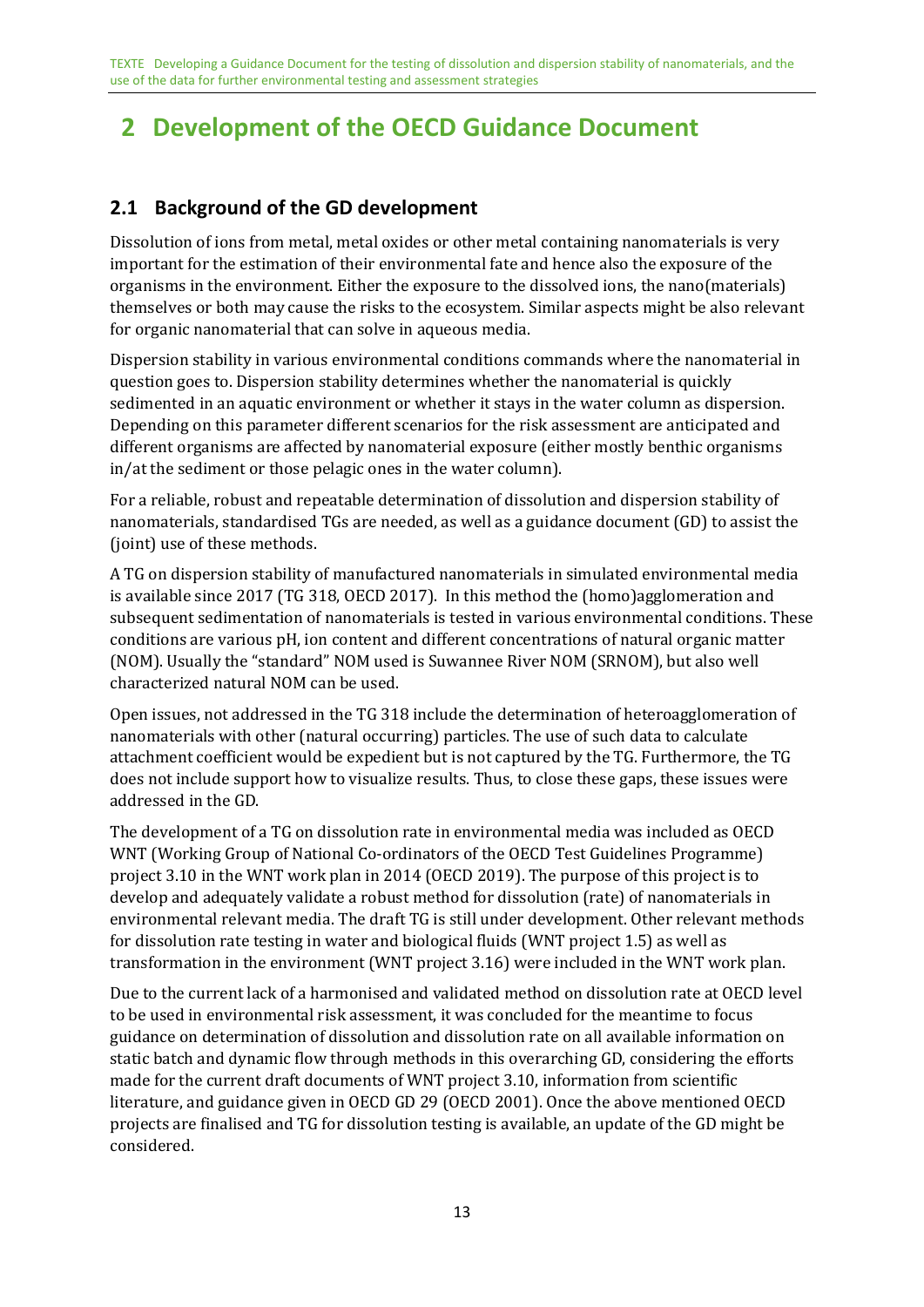Next to the above mentioned WNT projects on TGs and GDs specific for nanomaterials, a draft GD on aquatic (and sediment) toxicity testing of nanomaterials (WNT project 2.51) was developed and adopted by WNT in parallel to the GD presented here. An additional project relevant for the work on this GD or vice versa is the draft GD on the apparent accumulation potential for nanomaterials (WNT project 3.12) as dispersion stability and ion dissolution will affect bioaccumulation testing and thus, need to be considered in a bioaccumulation testing strategy. Furthermore, guidance of this GD will become relevant for soil column testing of nanomaterials for which a GD supporting OECD TG 312 (OECD 2004) is also underway at WNT level (WNT project 3.14).

# **2.2 Organization and course of the GD development**

The intention of the presented research project for the development of the GD for the testing of dissolution and dispersion stability of nanomaterials was to collect relevant data based on available scientific finding and expert opinion and to translate them into recommendations within the GD. For this, experts involved in the above mentioned activities and additional renowned expert in the field were invited to volunteer in a project associated expert group. From this group, a core group supporting the GD development by drafting text was established. The members of both the project associated expert group and the core group for drafting are listed in Annex 1. Several new volunteers have been interested to contribute to the GD, and the list was evolved during the project.

In a first step, a backbone of the possible contents was developed and discussed with the experts. Then the project manager developed the first drafts and these versions were commented and discussed among the experts in several meetings, teleconferences and commenting rounds. The detailed steps of the GD development are presented in Annex 2. In February 2019, a milestone of GD development was achieved. Selected members of the core group were invited to a 2-day drafting meeting for simultaneous discussion and text development of all chapters of the draft GD. Based on this meeting, in April 2019, a mature version of the draft GD was submitted for the commenting among nominated OECD WNT experts for nanomaterial environmental fate.

The comments by the WNT experts were compiled, and a new version was developed based on these comments by the contractor, and selected members of the drafting meeting. In July 2019, an accompanying Excel based spreadsheet tool was finalized by the key expert van der Kammer to be included aside to the GD. With this tool results of the TG 318 can be tabulated and utilized for data presentation.

This draft was introduced for the first commenting to the WNT with a deadline of 19th September 2019. Altogether 188 comments on the GD and the Excel tool were received from Chile, Germany, Netherlands, Sweden, United Kingdom, United States and ECHA. These were compiled, responses to the comments were developed and the GD was revised for the  $2<sup>nd</sup> WNT$ commenting. There were still some outstanding comments on certain scientific issues which were solved with the expert advice of selected members of the core expert group and in cooperation with experts who had commented.

Starting from End of December 2019 until start of February 2020, the 2nd WNT commenting took place. Altogether ~250 comments were received from Canada, EC (JRC, ECHA), Germany, Netherlands, US, UK and BIAC. The most comments were editorial proposals to the text.

The draft GD was revised taking into account WNT comments of the  $2<sup>nd</sup>$  commenting round. In March 2020, it was submitted for the successful GD adoption at the April 2020 WNT 32 meeting. The GD can be found freely at OECD webpages (www. oecd.org) when published.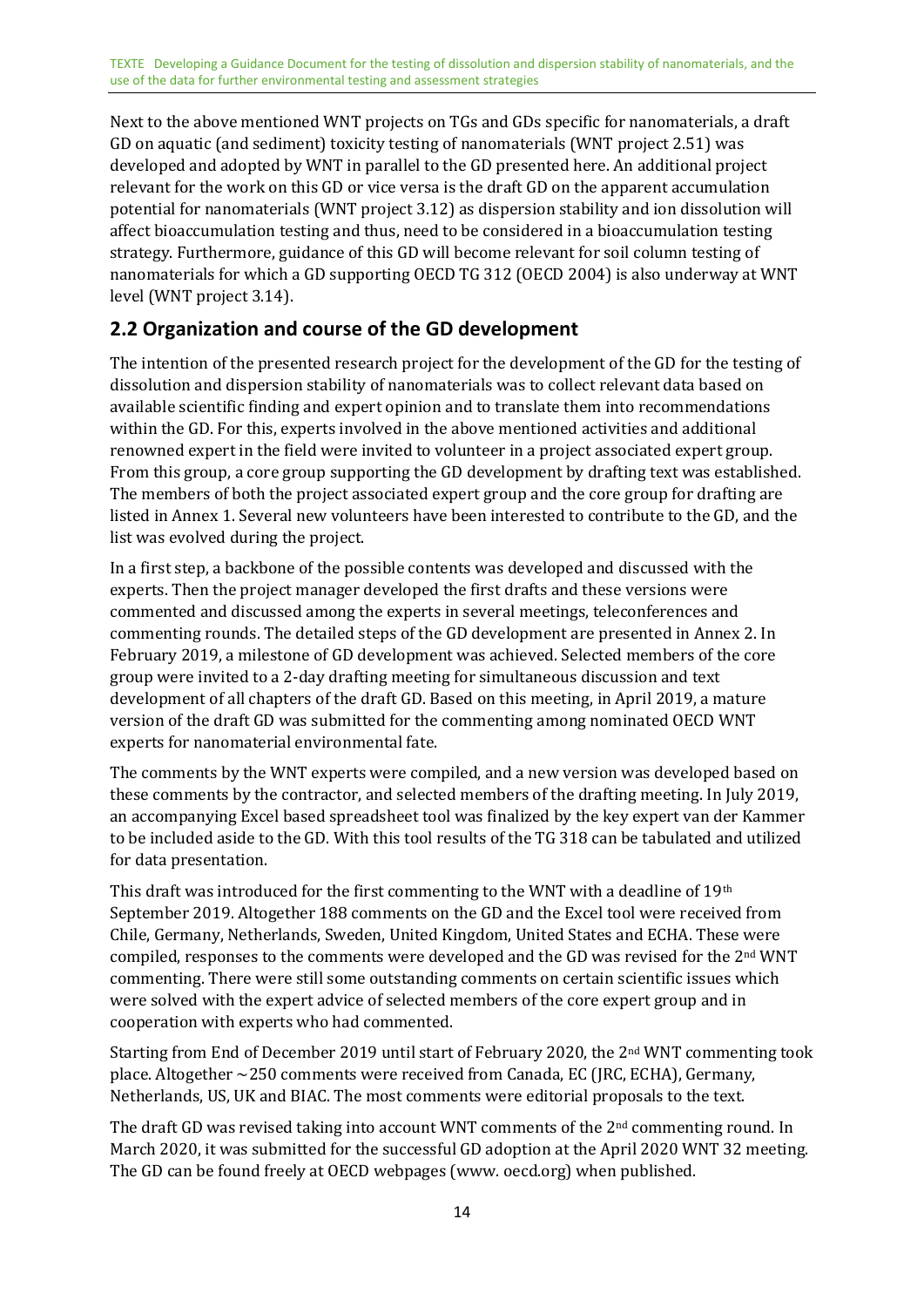# **2.3 Meetings organized for the project**

## **Kick-of meeting**

This first meeting was organized in Berlin 25th July 2017. The purpose was to fine tune the project plan and review the starting situation and the aims of the project. The notes are available from the consultant.

## **Stakeholder meeting**

In relation to different TG and GD activities UBA organized a stakeholders meeting in Dessau 10- 11th October 2017 in order to have good scientific basis for the further OECD TG and GD development. The development of the GD of this project was discussed and new experts were engaged to support this.

## **OECD Webex meeting of the core expert group**

The (expanded) core group had a Webex meeting 11th Oct 2017 back to back to the above mentioned stakeholder meeting. The purpose of the meeting was to approve the structure of the GD and activate more experts to the core group.

## **Expanded core group meeting at OECD**

The core group face to face meeting with additional experts with Webex possibility was organized 12 February 2018 in Paris at OECD Headquarters to inform interested experts on the project planning and current status of the GD.

#### **Stakeholder meeting on harmonized development of OECD TGs and GDs for nanomaterials behaviour and fate**

This meeting was held at the German Environment Agency in Dessau-Roßlau, 23rd-24th August 2018. Aim of this core expert meeting was to technically discuss synergies and overlaps for the ongoing and planned TG/GDs development on solubility and dissolution, dispersion stability and transformation in the environment and to promote harmonisation of these activities by enhanced cooperation and communication.

At the meeting, it was also decided to include heteroagglomeration to the GD to account for the demands of experts to also address dispersion stability under conditions affording more environmental realism. Also, issues related to the calculations and estimation of attachment efficiency should be part of the GD.

The status of the validation of the dissolution batch test as major part pf the draft TG for dissolution was presented. The draft TG was to be validated with nanoscale CuO by a rather limited number of labs. It was discussed how many nanomaterials need to be tested and in how many labs. However, it was noted that the resources for the validation exercise are very scarce. There were also several open questions regarding content and performance of the described dissolution test. It was decided that as an interim solution guidance on dissolution (rate) both in batch and dynamic flow through testing should be added to the GD.

#### **OECD/EU WNT meeting of the joint WNT/WPNM expert groups on environmental fate and ecotoxicity of nanomaterials**

The main experts involved in OECD TG and GD development for environmental fate and ecotoxicology of nanomaterials met in Arona, Italy 12-13th December 2018. The preliminary draft GD for dissolution and dispersion stability was developed by the contractor and this version was discussed. The comments from the participants were harvested during the meeting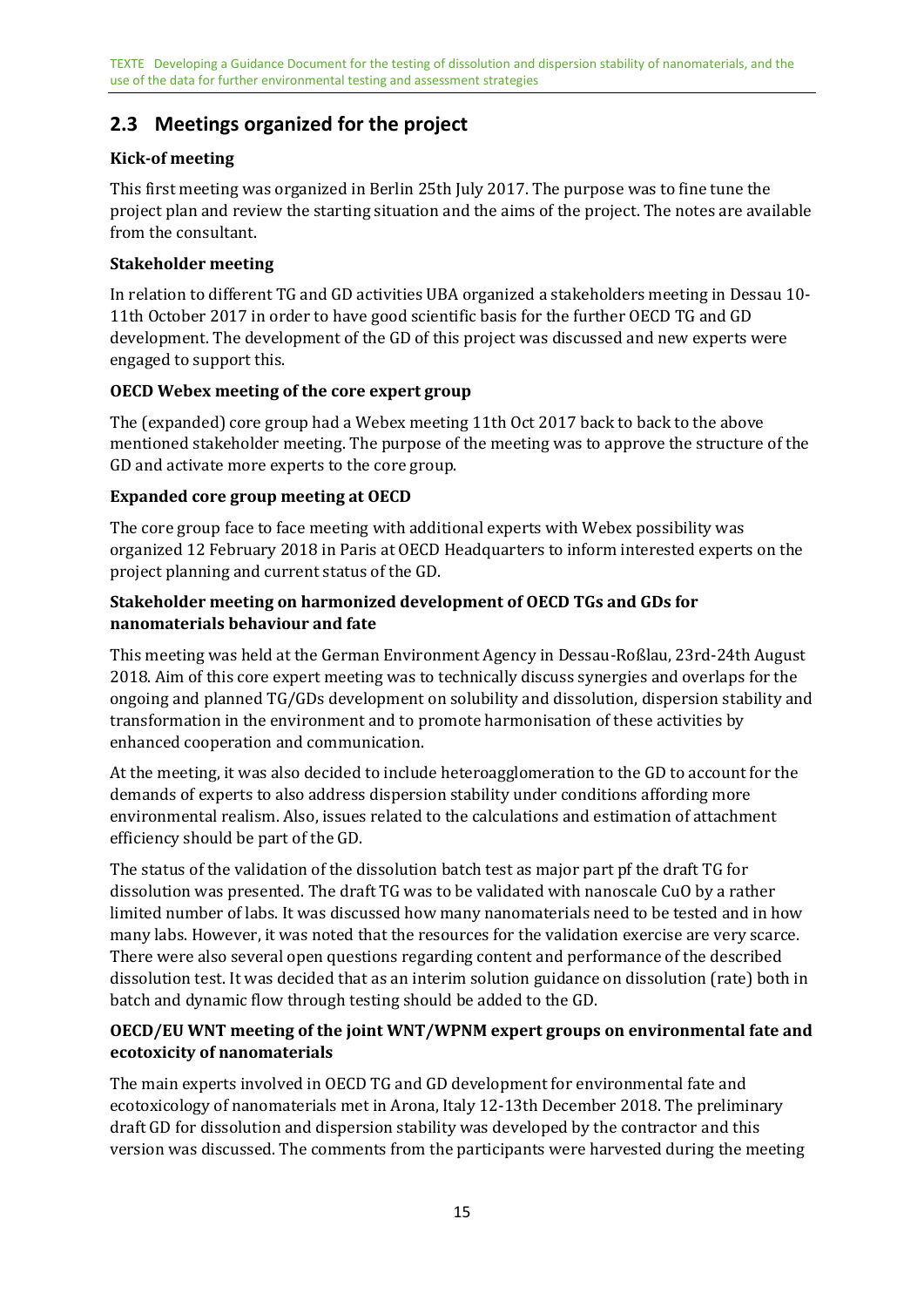and the GD was revised again. It was also decided to organize a drafting meeting with a limited number of key experts of the core group and the contractor in late February 2019.

#### **Drafting meeting in Berlin and further Dropbox work**

The drafting meeting or writing session was organized in Berlin 27-28th February 2019. At this meeting the key experts worked on-line on various parts of the document using Dropbox facility, where also relevant literature and background material could be harvested. At the meeting a new revised draft of the GD was successfully developed, which was then edited and reorganized by the contractor for further commenting by core group and the project associated expert group, then provided to WNT for the WNT expert group commenting.

# **2.4 Elements of the GD**

The GD aims to give advice on the two important parameters mainly triggering environmental fate of nanomaterials, which are dissolution (rate and solubility) and dispersion stability.

As a TG on dissolution (rate) of nanomaterials in the environment is still pending, interim guidance is given in the GD. This guidance is based on the existing draft TG (WNT project 3.10) and all available methods from OECD activities and scientific literature. It presents methods based on static batch tests to determine solubility and dissolution as well as based on dynamic methods to determine dissolution rates. It furthermore gives distinct advice under consideration of guidance given in GD 29 (OECD 2001, Guidance Document on Transformation/Dissolution of Metals and Metal Compounds in Aqueous Media). Finally, the GD advices how to evaluate data and which elements of testing should be reported.

As support of the existing TG 318 on dispersion stability of nanomaterials in environmental media, additional recommendations for presentation and evaluation of data are presented in the GD. An Excel tool is accompanying the GD to support visualisation of test results. Furthermore, the GD advices on alternative test conditions based on specific research questions. A major part of the GD are the recommendations on how to determine heteroagglomeration of nanomaterials which could not be addressed in the parent TG as a testing protocol for heteroagglomeration is hard to be validated based on the heterogeneity of natural suspended matter (also particles). In addition to that, equations are presented to derive attachment efficiencies of nanomaterials based on heteroagglomeration. The recommendation made on both heteroagglomeration and attachment efficiency are based on new experimental data and scientific literature.

The use of data generated by dissolution and dispersion stability testing for possible further nano-specific fate and effect testing and assessment is presented in an additional chapter of the GD. A possible testing strategy is presented which indicates decision making based on the purpose of testing and includes both batch and dynamic dissolution testing as well as dispersion stability testing based on TG 318. Depending on the outcome of these tests, the test strategy indicates important issues to be considered for data interpretation.

As such, the selection of the appropriate protocol needs to be chosen based on the purpose and objective of testing. Hence, the testing strategy and test conditions to choose are determined by whether the data is needed as basic data on environmental behaviour, to guide (eco)toxicity testing, or as input data for modelling of environmental fate. It needs to be highlighted that the GD is not intended to predict or directly correlate environmental hazard based on/with data on dissolution to derive conclusions on the relevance of the remaining nano-fraction of metal and metal oxide nanomaterials with known toxic ion release for hazard assessment. It rather offers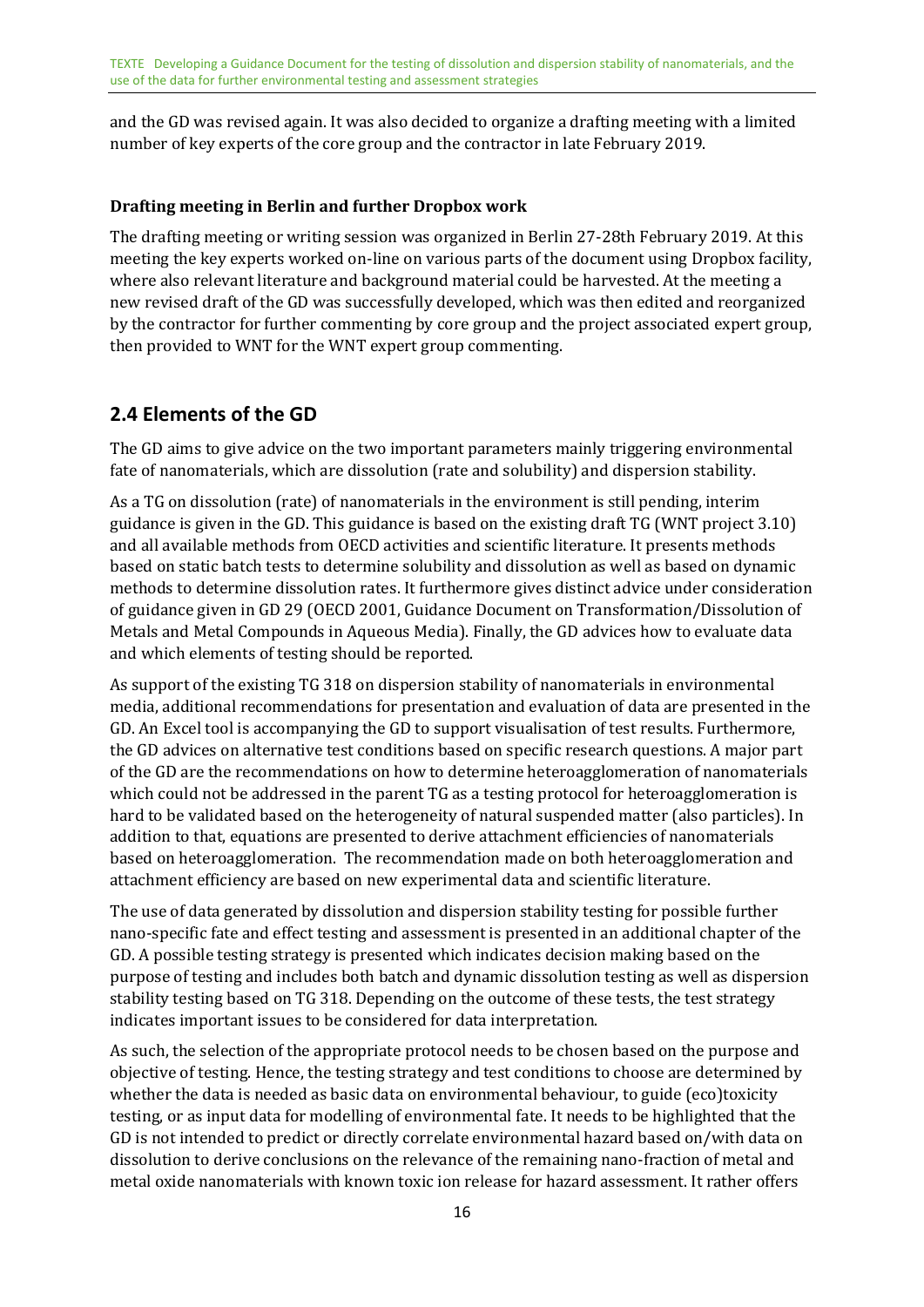<span id="page-16-0"></span>guidance to determine essential information on the endpoints solubility and dissolution rate of nanomaterials under environmental conditions to be able to derive conclusion on their respective environmental fate to be used in exposure assessment. However, naturally, these data can also be used to support the interpretation of ecotoxicity results determined in independent tests. The proposed testing strategy of GD is presented in the Figure 1 below.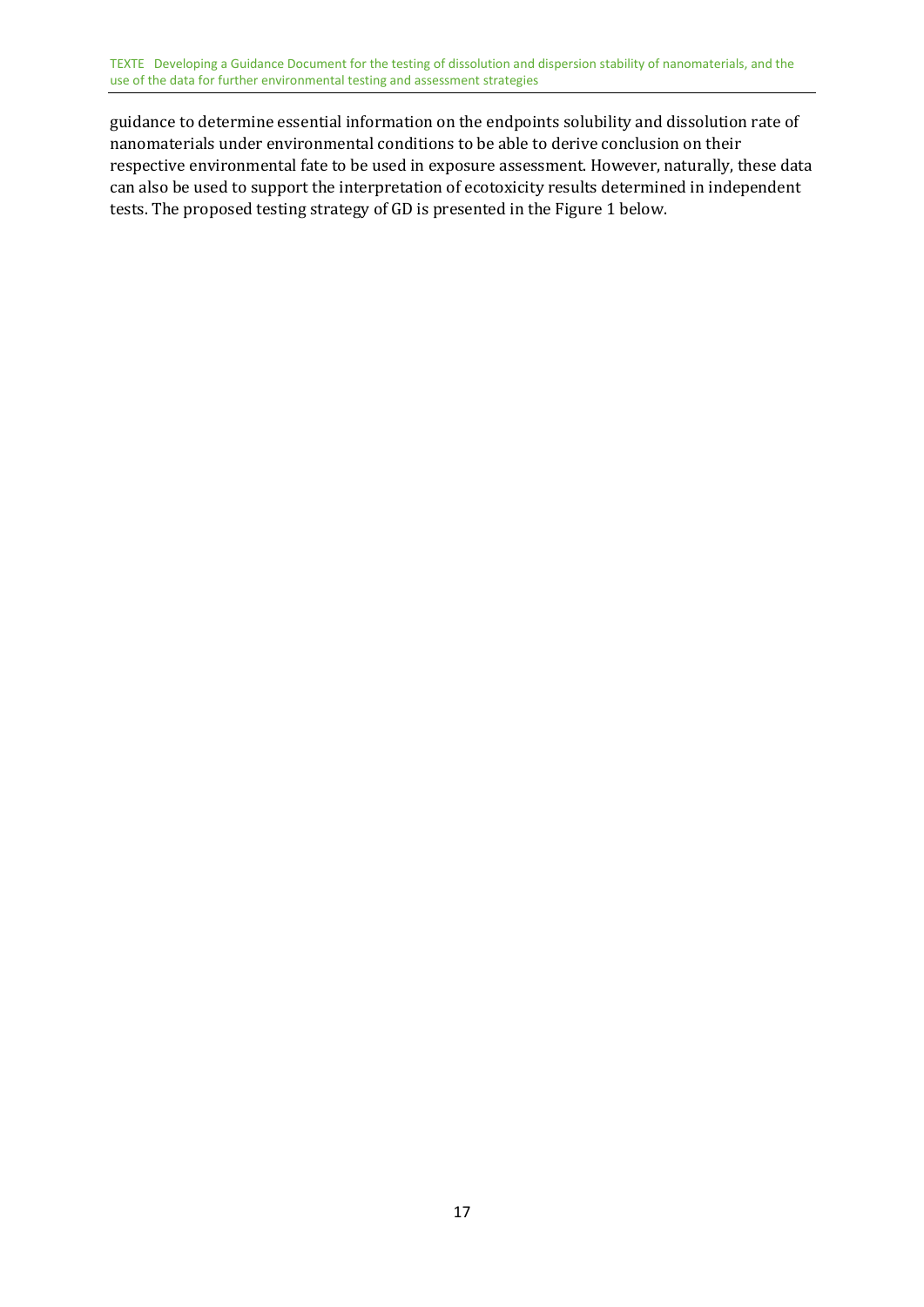**Figure 1: Overview of a testing strategy building on dissolution and dispersion stability data. # Potential dissolved fraction is below detection limit; ‡ All relevant mass of the investigated nanomaterial is in the dissolved fraction; and \* The evidence takes into account relevant time scales into account.** 



Source: OECD Guidance Document for the testing of dissolution and dispersion stability of nanomaterials, and the use of the data for further environmental testing and assessment strategies, OECD 2020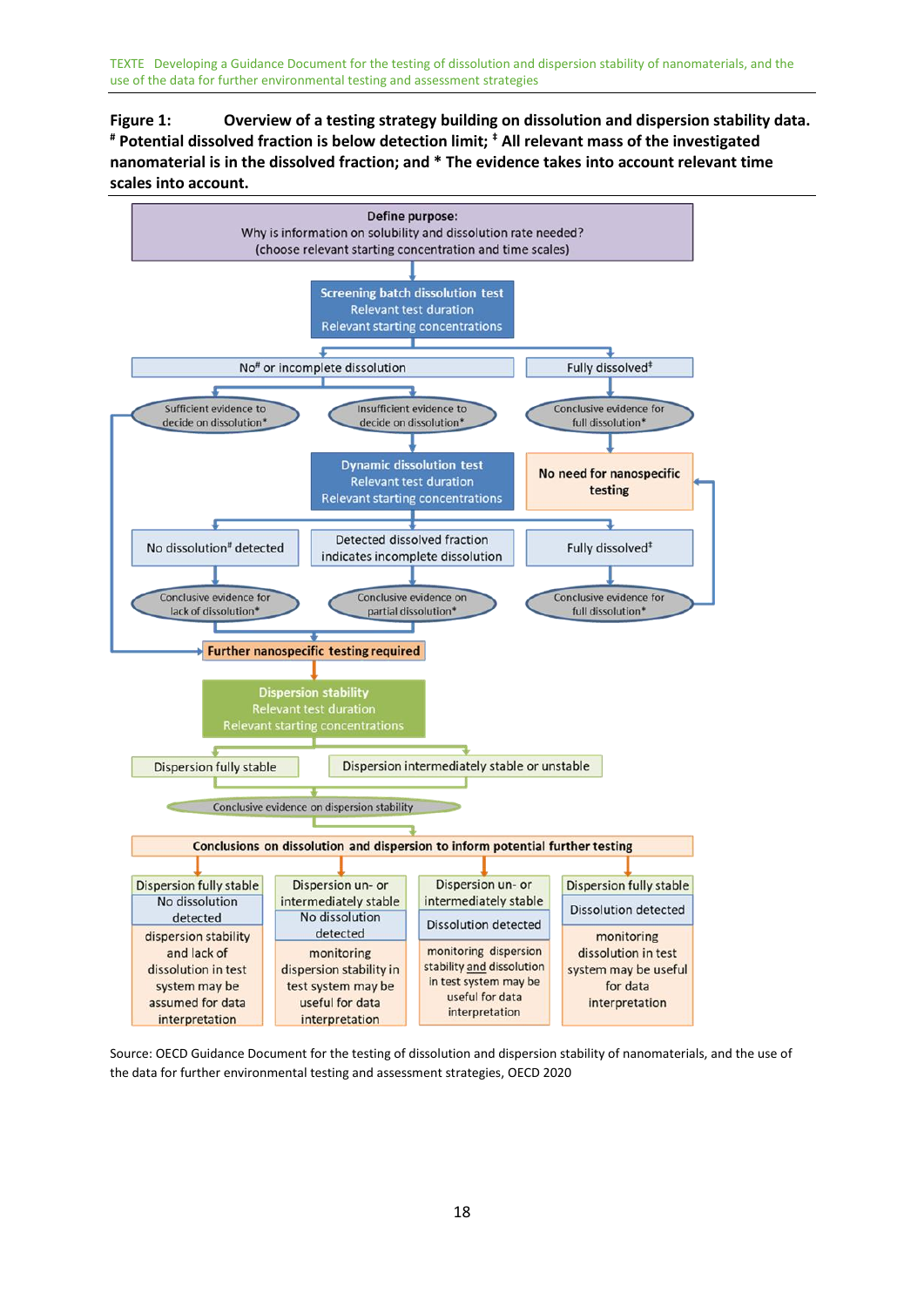In addition to the test strategy, the GD highlights different important issues to be considered when applying information on dispersion stability and dissolution for potential further testing.

These issues e.g. include implications connected to use of alternative test conditions, e.g. alternative test media for ecotoxicity testing and the interpretation of data for decisions on hazard testing. Furthermore, consideration on the influence of the two endpoints to each other are discussed, as. dispersion stability will influence dissolution rate and *vice versa.*

The GD also provides recommendations on the use of data from dissolution rate and dispersion stability tests according the testing strategy to derive input parameters for exposure models. These models are useful to calculate and estimate environmental fate of nanomaterials.

In a final chapter of the GD relevant links to other OECD TG and GD documents and ongoing WNT projects for nanomaterials are discussed. These include the adopted new GD on aquatic and sediment toxicity testing of nanomaterials and the foreseen GD on the apparent accumulation potential of nanomaterials in fish (WNT project 3.12). The fate testing of nanomaterials in soil is difficult to conduct and understand. Hence, the GD also gives advice on screening possibilities for dispersion stability and dissolution rates in soils, which is linked to an on-going GD development (WNT project 3.14) to support the testing of nanomaterials behaviour in soils according to OECD TG 312.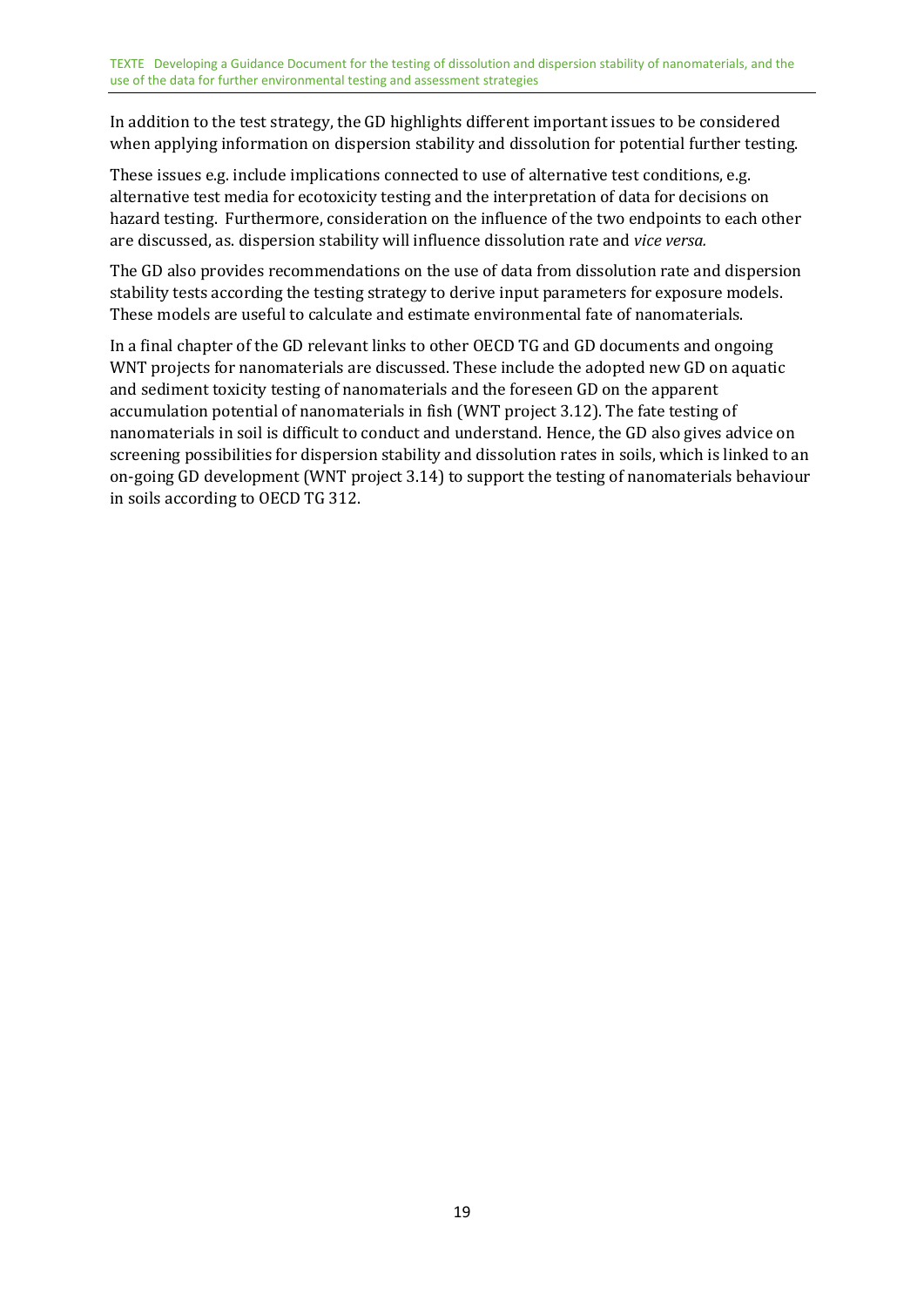# <span id="page-19-0"></span>**3 Relevance for risk assessment and regulation**

Dissolution (rate) and dispersion stability are relevant triggers needed for the safety assessment of nanomaterials. The information requirements for solubility, dissolution rate and dispersion stability of nanomaterials exist already in some chemical legislations such as REACH (EU 2018). As mentioned above these measurement variables are also relevant triggers for further assessment strategies, but may also contribute to regulatory decisions. Based on the current worldwide development in chemicals regulations towards improved applicability for nanomaterials (e.g. US EPA, 2016), it is noted that other chemicals legislations will meet the same challenges all over the world. Given the numerous manufactured nanomaterials already on the market and many more expected in future, the individual testing of hazard and assessment of the risk would be in practise impossible. To overcome this challenge, grouping and readacross approaches of nanomaterials has been identified as one possible tool by OECD (OECD 2016). Grouping and read-across approaches are already established for chemical substances to meet regulatory data requirements (OECD 2007, 2014b). The aim of these approaches is to predict the physico-chemical, toxicological, and fate-related properties of chemical substances based on structural similarities. If adequate evidence of the structural similarity between two chemical forms is found, then it can be possible to transfer available e.g. (eco)toxicological or fate data from one chemical substance to another one.

However, grouping and read-across based on molecular structural similarity alone is not sufficient for any chemical. This is especially important for nanomaterials, as nanoforms of the same chemical composition can have totally different physico-chemical features, e.g. size and shape, and can then show differences in effects and behaviour. To allow an adequate assessment of nanomaterials using grouping and read-across further parameters are necessary to justify such an approach. Hence, beside chemical composition, parameters like morphology, surface properties, and shape as well as reactivity including coatings and functionalizing, but also fate descriptors like dissolution rate or dispersion stability in relevant media are discussed for consideration (e.g. ECHA Guidance Appendix R-6-1 (ECHA 2019)). Thus, the GD is also of special relevance for grouping approaches.

As dissolution (rate) and dispersion stability are relevant parameters triggering fate and behaviour of nanomaterials in the environment, these measurement variables will also provide input data for environmental fate modelling. Models are available e.g. by Meesters el al. 2019. Especially the dissolution rate of nanomaterials is essential in environmental exposure modelling. It enables the distinction between the dissolved and the particulate form of the nanomaterial. This distinction is included in current environmental fate models for nanomaterials, where dissolution is a process by which nanomaterials are transformed from the particulate form to the dissolved form (Meesters et al. 2019). This is an input parameter in environmental fate models to calculate the predicted exposure concentration. Assuming first order kinetics, the dissolution rate constant can be calculated from experimental data.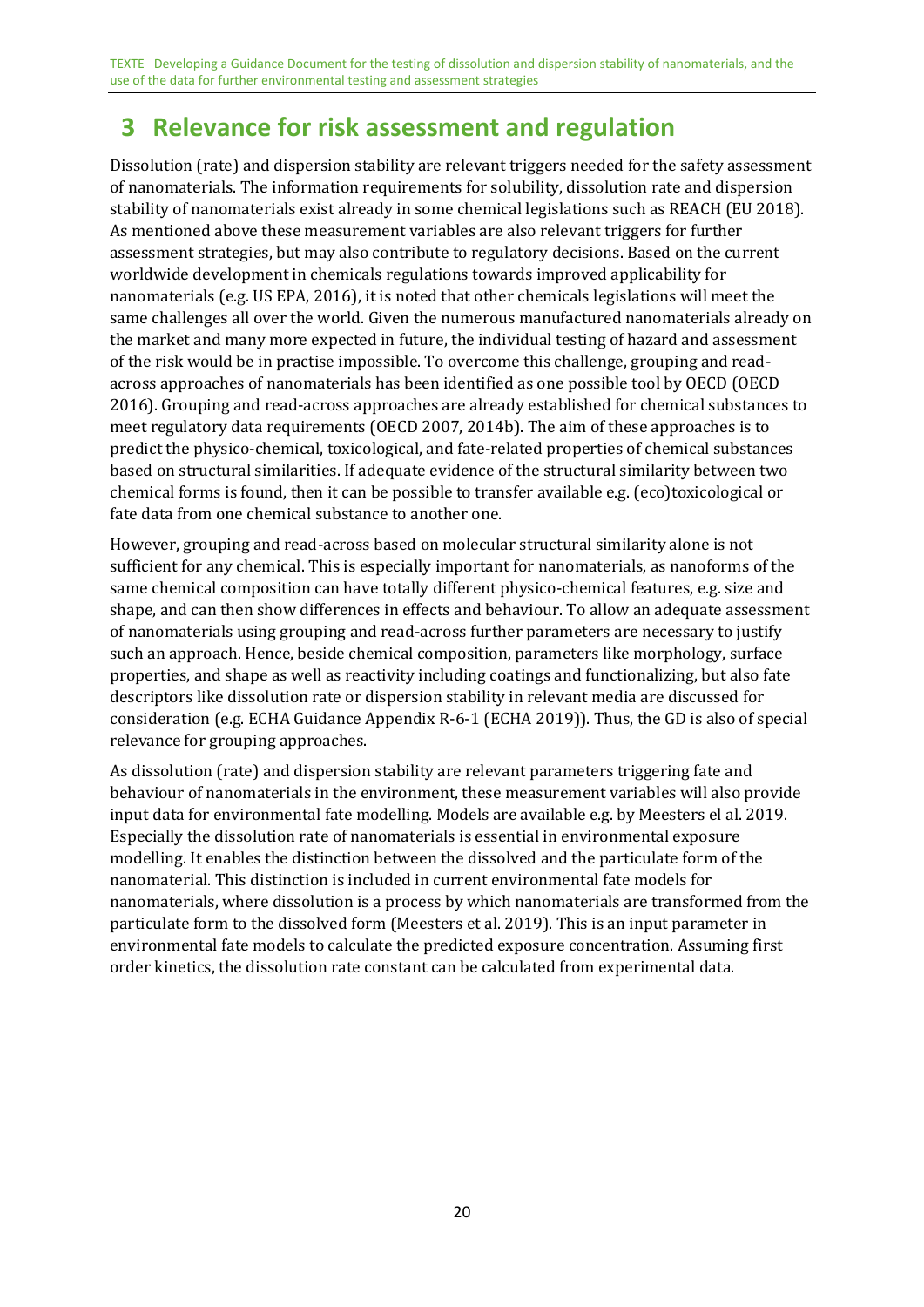# **4 General conclusions**

Both dispersion stability and dissolution (rate) are considered to as important measurement variables for defining environmental behaviour and fate of nanomaterials. Thus, for fate assessment as well as for exposure assessment and environmental modelling both endpoints need to be taken into account. These measurements are also important for planning of ecotoxicity tests and for interpretation of environmental relevance of their results.

While TG 318 for dispersion stability is already published (OECD, 2017), currently no validated OECD TG on solubility and dissolution (rate) of nanomaterials is available. Therefore, the GD considers interim advice on determination of solubility and dissolution (rate) using batch tests as well as flow through tests based on available scientific experience. Furthermore, it refers to existing guidance documents related to this endpoint such as the GD 29 (OECD 2001) or the (at this time available) draft of WNT project 3.10. It advices how these documents may support testing while also mentioning their potential limitations for testing nanomaterial solubility and dissolution under consideration of environmental conditions. A possible testing strategy is presented which indicates decision making based on the purpose of testing in the context of environmental fate and ecotoxicity In addition, as ongoing WNT projects on nanomaterials are also dealing with areas of dissolution an interconnection with these projects is made in order to give orientation how to handle this endpoint in the context of these projects.

As support to TG 318 on the dispersion stability of nanomaterials in simulated environmental media, the GD offers important additions. These include *inter alia* expert advice on the determination of heteroagglomeration with other natural occurring particles which features a scenario of higher environmental realism than depicted in TG 318. Based on the strong heterogeneity of existing natural occurring matter which may interact with nanomaterials released to environmental compartments, a validated standard protocol to determine heteroagglomeration is very hard to achieve. As such, the procedure proposed in the GD is currently unique and of central importance.

With the new "GD for the testing of dissolution and dispersion stability of nanomaterials, and the use of the data for further environmental testing and assessment strategies" another important building block for the testing and interpretation of data on dispersion stability and dissolution rate of nanomaterials became available. It supports interpretation and presentation of data coming from TG 318 and furthermore gives interim guidance on determination and interpretation of solubility and dissolution (rate) of nanomaterials in environmental media while the intended TG is still pending. To support interpretation of data on these endpoints for further testing needs for nanomaterials which are strongly influenced from each other, a test strategy is proposed which supports an appropriate testing regime for the nanomaterial under consideration.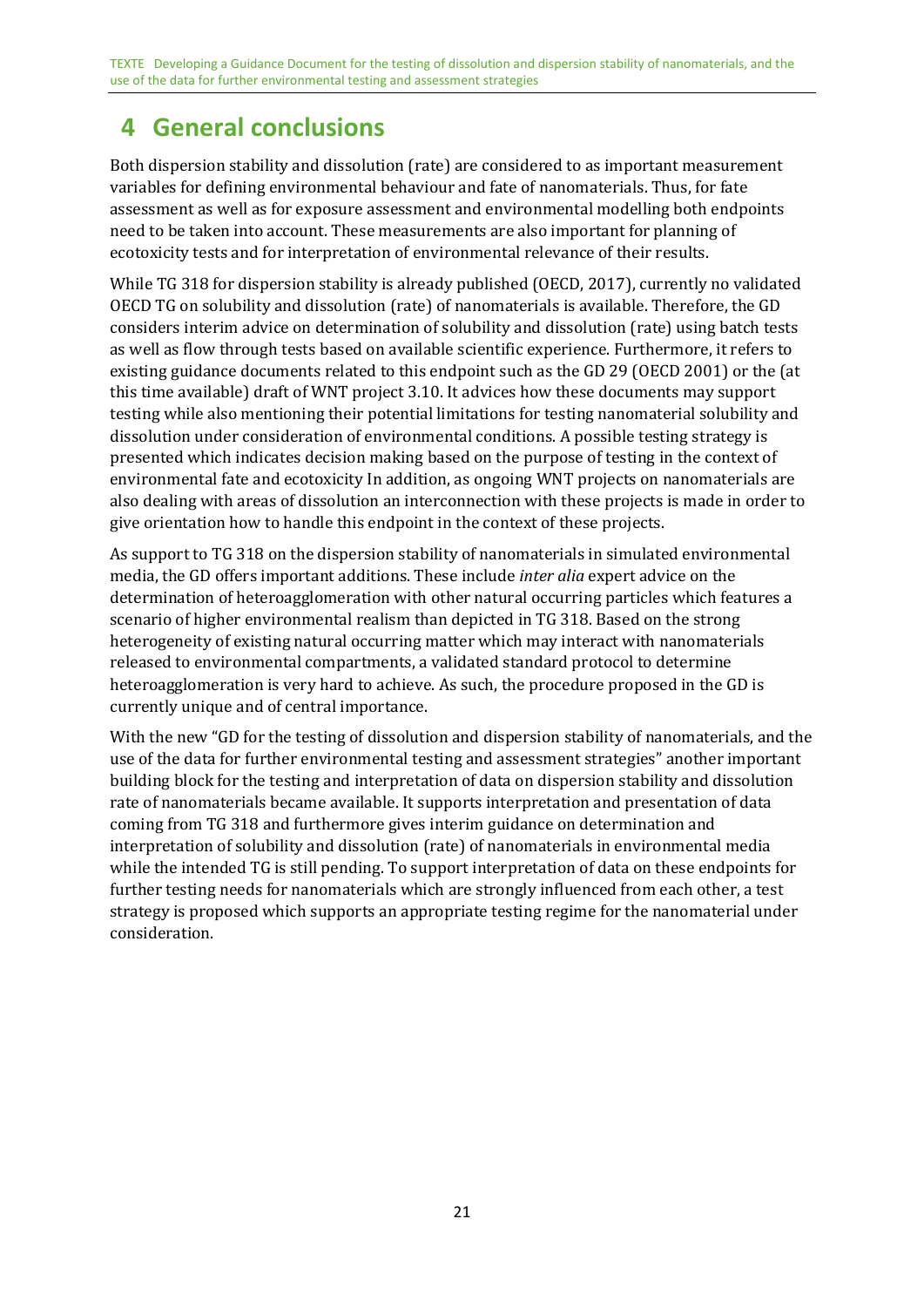# <span id="page-21-0"></span>**5 List of references**

ECHA 2019. Guidance on information requirements and chemical safety assessment, Appendix R.6-1 for nanoforms applicable to the Guidance on QSARs and Grouping of Chemicals. Available at: https://echa.europa.eu/documents/10162/23036412/appendix\_r6\_nanomaterials\_en.pdf/71ad76f0-ab4cfb04-acba-074cf045eaaa

EU, 2011. Commission Recommendation on the definition of nanomaterials. Available at: <http://data.europa.eu/eli/reco/2011/696/oj>

EU, 2018. Commission Regulation (EU) 2018/1881 of 3 December 2018 amending Regulation (EC) No 1907/2006 of the European Parliament and of the Council on the Registration, Evaluation, Authorisation and Restriction of Chemicals (REACH) as regards Annexes I, III, VI, VII, VIII, IX, X, XI, and XII to address nanoforms of substances. O. J. L 308: 1-20.

Kozin and von der Kammer, 2017. Clarification of methodical questions regarding the investigation of nanomaterials in the environment, TEXTE 108/2017 Report No. (UBA-FB) 002582. Available at: <https://www.umweltbundesamt.de/publikationen/clarification-of-methodical-questions-regarding-the>

Meesters, J. A. J., Peijnenburg, W. J. G. M., Hendriks, A. J., van der Meent, D., Quik, J. T. K. 2019. A Model Sensitivity Analysis to Determine the Most Important Physicochemical Properties Driving Environmental Fate and Exposure of Engineered Nanoparticles. Environmental Science: Nano, 6, 2049-2060

OECD 2001. OECD Series on Testing and Assessment, No. 29. Guidance Document on Transformation/Dissolution of Metals and Metal Compounds in Aqueous Media. Organisation for Economic Cooperation and Development (OECD), Paris, France. Available at: <http://www.oecd.org/env/ehs/testing/seriesontestingandassessmenttestingforenvironmentalfate.htm>

OECD 2004. OECD Guideline for the Testing of Chemicals 312: Leaching in Soil Columns. Organisation for Economic Co-operation and Development (OECD), Paris, France. OECD Guideline for the Testing of Chemicals 312: Leaching in Soil Columns. Organisation for Economic Co-operation and Development (OECD), Paris, France. Available at:<http://dx.doi.org/10.1787/9789264070561-en>

OECD 2014a. OECD Series on the Safety of Manufactured Nanomaterials, No. 40. Ecotoxicology and Environmental Fate of Manufactured Nanomaterials: Test Guidelines. Report from the Expert Meeting, OECD, Paris. Available at: http://www.oecd.org/chemicalsafety/nanosafety/publications-series-safety-manufacturednanomaterials.htm

 OECD 2014b. Guidance on Grouping of Chemicals, second edition. Series on Testing & Assessment No. 194 ENV/JM/MONO(2014)4, Organisation for Economic Co-operation and Development (OECD), Paris, France. Available at https://www.oecd-ilibrary.org/docserver/9789264274679 en.pdf?expires=1588938748&id=id&accname=guest&checksum=08D61855629641D0FF6A90CE9DB9E096

OECD 2016. OECD Series on the Safety of Manufactured Nanomaterials, No. 76. Grouping and Read-Across for the Hazard Assessment of Manufactured Nanomaterials. Report from the Expert Meeting, OECD, Paris. Available at: http://www.oecd.org/chemicalsafety/nanosafety/publications-series-safety-manufacturednanomaterials.htm

OECD 2017. Test Guideline 318: Dispersion Stability of Nanomaterials in Simulated Environmental Media. OECD Test Guidelines for Testing Chemicals. Available at: [http://www.oecd-ilibrary.org/environment/test-no-318](http://www.oecd-ilibrary.org/environment/test-no-318-dispersion-stability-of-nanomaterials-in-simulated-environmental-media_9789264284142-en) [dispersion-stability-of-nanomaterials-in-simulated-environmental-media\\_9789264284142-en](http://www.oecd-ilibrary.org/environment/test-no-318-dispersion-stability-of-nanomaterials-in-simulated-environmental-media_9789264284142-en)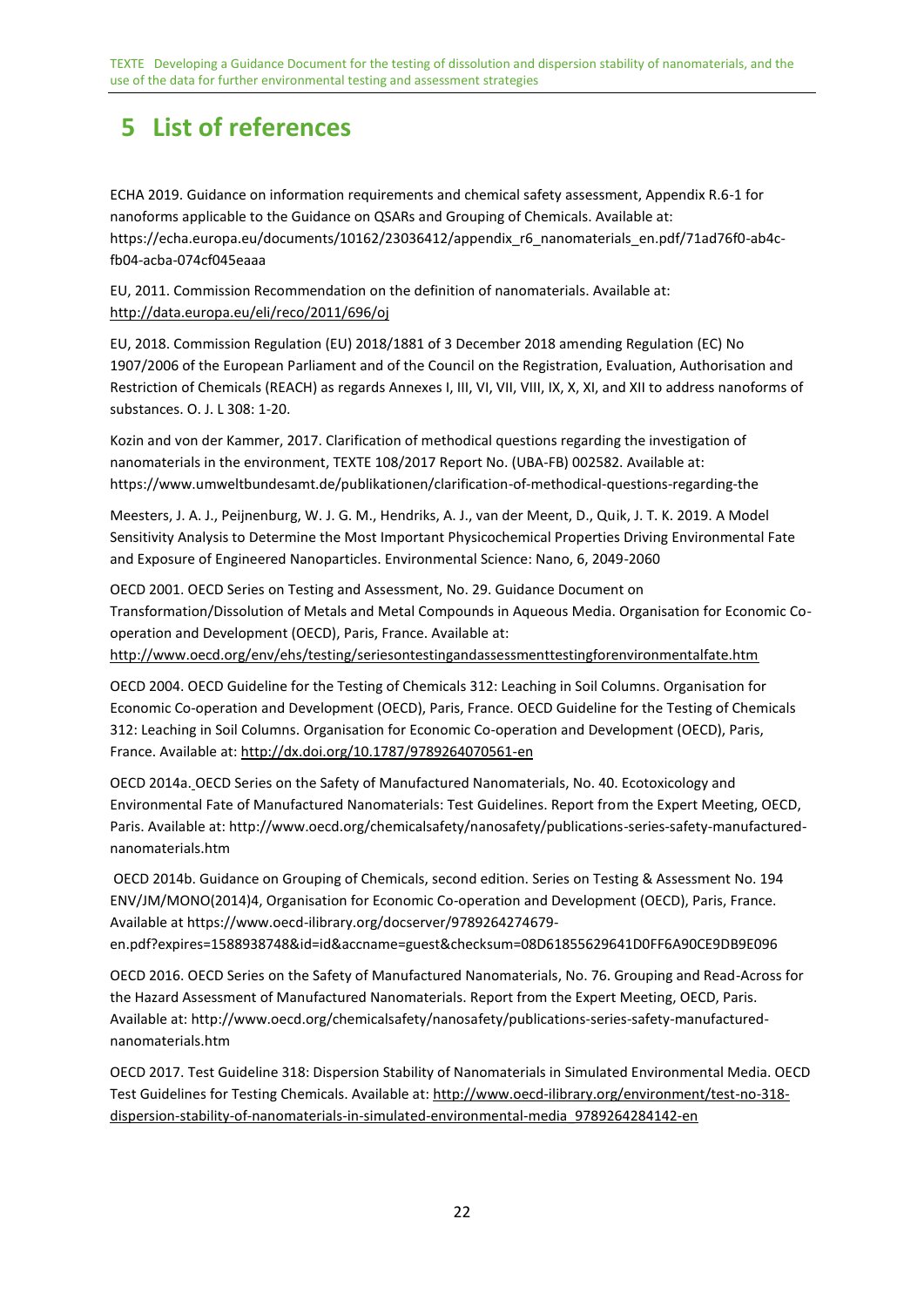OECD, 2019. Work plan for the test guidelines programme. Organisation for Economic Co-operation and Development (OECD), Paris, France. Available at: https://www.oecd.org/env/ehs/testing/ENV\_JM\_WRPR\_2019\_\_TGP-work-plan.pdf

US EPA 2016. Toxic Substances Control Act (TSCA), US EPA, US Gov. Available at: https://www.epa.gov/chemicals-under-tsca